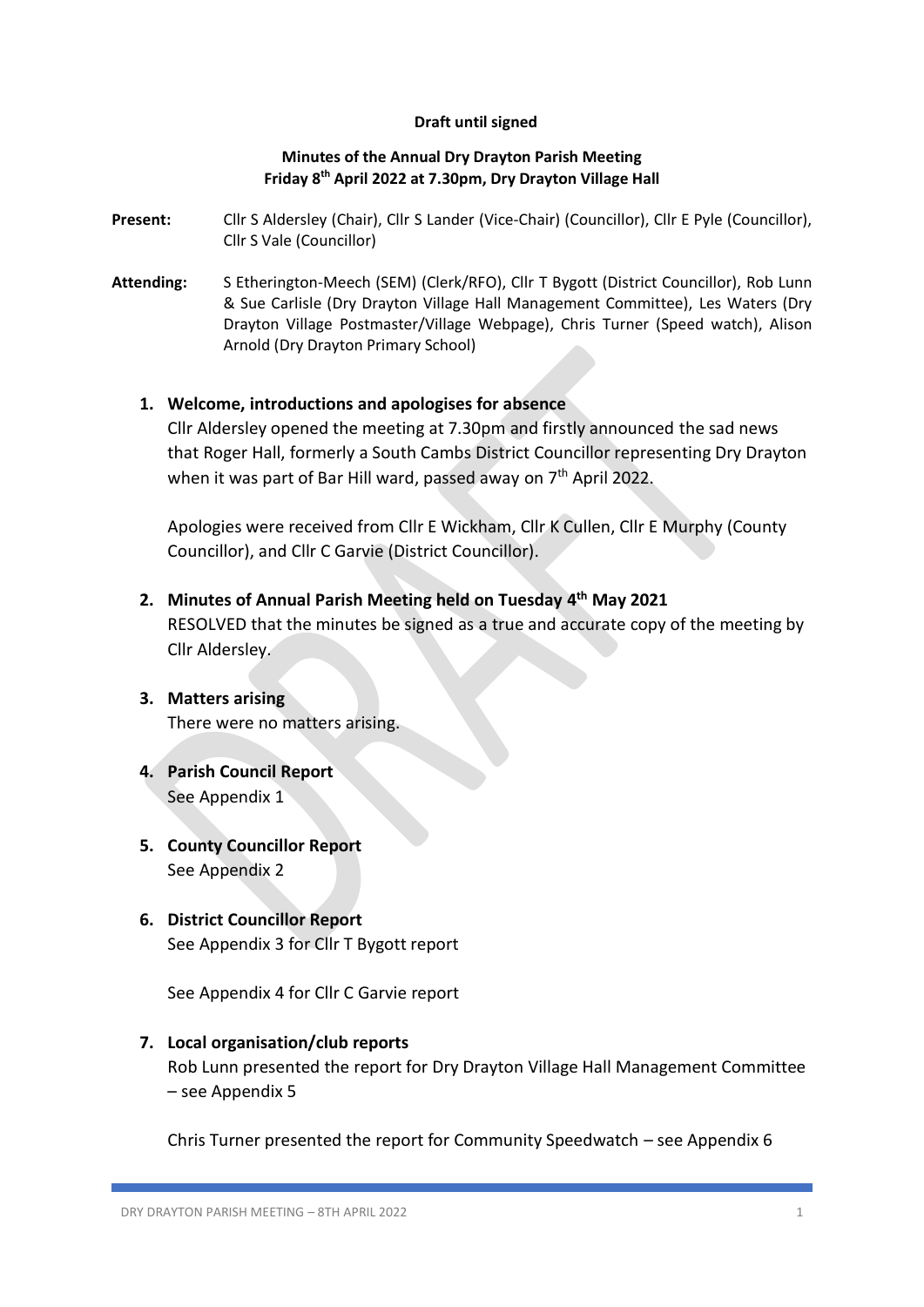Cllr S Lander presented the S&VA report – see Appendix 7

Les Waters presented the Dry Drayton Village Website report – see Appendix 8

S Etherington-Meech presented the following reports:

- Allotment Report See Appendix 8
- Townsland Trust Report See Appendix 9
- St Peters and St Pauls Church Report See Appendix 10
- Dry Drayton Newsletter Report See Appendix 11

## **8. Parishioners' questions, suggestions, and comments**

The following comment was put forward from a resident.

"It is now four years since the Parish Council agreed to part fund a non-motorised user track to connect the village to the off-road tracks provided by the A14 improvements. This link will provide the village with its first safe route connecting with the wider cycling and walking network in the South of the County. The Dry Drayton NMU track seems no nearer today than it was four years ago. Can our elected representatives please take action to find out what is happening with this important project, keep residents informed of progress and assist in any way possible to make this project happen."

## **9. Closure of meeting**

Cllr Aldersley closed the meeting at 8.53pm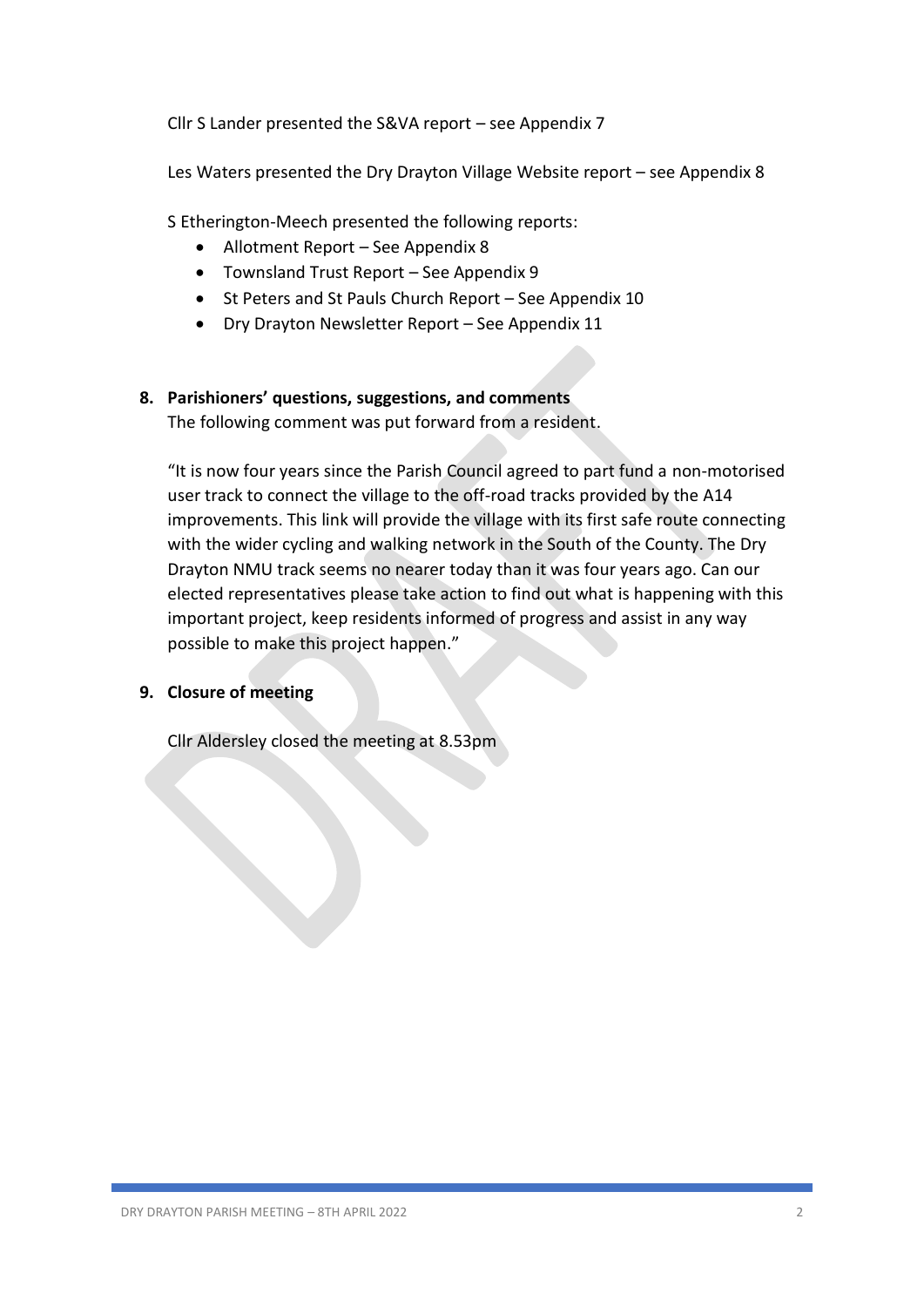## Annual Parish Meeting – Parish Council report

Having taken over the Chair of Dry Drayton Parish Council in time for last year's Annual Parish Meeting, I must say that the past 12 months have been a significant learning experience for me. We also saw the transition in May of 2021 from online meetings to ones in the Village Hall. The online meetings provided the opportunity for greater engagement from residents of Dry Drayton, something which isn't always the case for meetings in person.

We have continued to live with the presence of Covid and all that this entails. Fortunately, restrictions have now been lifted which has provided a degree of relaxation, but we have not forgotten that it is still with us. Meetings are taking place in a socially distanced environment and people are still welcome to wear masks if it is something with which they are comfortable.

Rereading the minutes from the last Annual Parish Meeting, I am struck by how the topics covered 12 months ago are still either under discussion or are similar to topics discussed at recent meetings. Cambridge City Council and South Cambridgeshire District Council are working together to create a joint Local Plan for the two areas (referred to as Greater Cambridge). The "Call for Sites" was a starting point for the development of the Plan (First Proposals) and identified potential areas for development. The consultation has ended, and the comments are being processed and summarised. Initial feedback would suggest that Dry Drayton has got off lightly, considering that 17 sites had been identified in the initial round.

Nothing further has been heard regarding the proposed Pegasus development on the land adjacent to the school and facing Park Street. The Parish Council has offered the agent the opportunity to present at one of our meetings, but we have not heard anything since the initial presentations some 18 months ago.

The development at Swifts Close has been a contentious issue for several years, certainly well before I joined the Parish Council. A number of applications were submitted by the developer and his agent, and the background to the many discussions has been well documented. A decision was reached by South Cambridgeshire Planning which was considered to be unsatisfactory as far as the residents and Parish Council of Dry Drayton were concerned. There is now little more which can be done, other than draw a line under the process and remember what has been learned so that we don't get caught again, should a similar situation arise in the future.

The East West Rail (EWR) proposal has been on the Parish Council's agenda for several meetings. There are the Northern and Southern routes, the former being promoted by the parishes affected by the latter. The consultation period finished on the 9 June 2021 and the feedback is being reviewed. The Southern route is the preferred option, as stated by EWR, but we cannot assume that this will be the case, particularly as there are some powerful lobbyists in the affected areas. However, irrespective of the route which is selected, there is still a question mark over the business case for the line, particularly in light of the changes to people's working patterns post-pandemic. Without doubt, freight is a major consideration for the justification of the line but this needs to be spelled out by EWR. Along with other parish councils, councillors, environmental groups and residents of South Cambridgeshire, Huntingdonshire and Central Bedfordshire, Dry Drayton Parish Council was a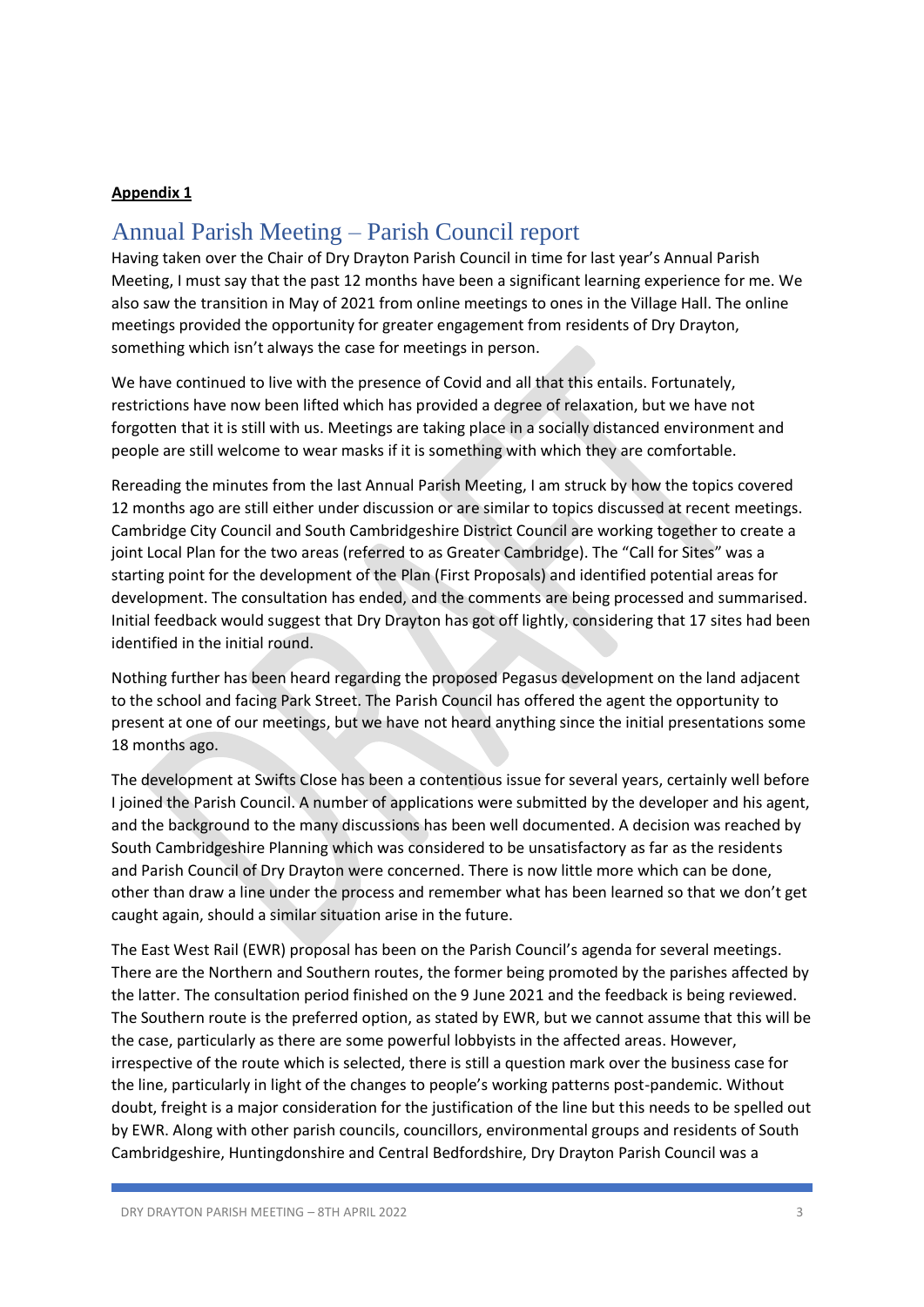signatory to a recent letter sent to the transport minister to request details of the business case for EWR.

Last May, we said goodbye to Lynda Harford who was replaced as County Councillor by Edna Murphy. I am working closely with Edna to try to bring about improvements to the infrastructure of the village and the considerable issues we are facing due to traffic levels and speeds. The Parish Council has also had the support and guidance from our District Councillors, Corinne Garvie and Tom Bygott.

The Parish Council has received a modest level of S106 monies over the years under two policies, namely public open space and indoor meeting space. There are strict guidelines as to how the monies can be spent and after plenty of discussions, it was agreed that funds be given to the Village Hall for the improvement of the ladies' toilets. Some of the funds allocated to public open spaces will be used to purchase a bench to celebrate the Queen's Platinum Jubilee along with six Green Oak Slab benches. All will come from the local company, Cambridge Restoration (www.cambridgerestoraton.co.uk). Two of the oak benches will be sited on the greens in the village, two will be in the churchyard as part of the Church Eco Award Scheme, and two will be in the Edwards Woodland. The location of the bench for the Jubilee has yet to be decided.

Permission was granted last month for the next phase of development at Northstowe which includes the construction of 4,000 homes. It looks as if access to this part of development could be from the roundabout on the Oakington side of the A14, at the junction of the A1307 and Dry Drayton Road. This is likely to bring more traffic through Dry Drayton, adding to the issues which the village currently experiences with speeding and HGVs. The Parish Council will be monitoring the situation and working with the authorities to attempt to mitigate the impact.

As I said at the beginning of this report, the past 12 months have been a significant learning experience for me. I could not have got through it without the support of my fellow councillors and our clerk, Sarah Etherington-Meech. There are spaces for seven councillors on the Dry Drayton Parish Council, but unfortunately, we shall be going forward with four vacancies. For a small parish, Dry Drayton never ceases to amaze me with the amount of work which is required of the Parish Council. It is unlikely that three of us and our clerk will be able to manage everything and so I would ask that if anyone is interested in working with us to let me or any of my colleagues know.

Stephen Aldersley

Chair, Dry Drayton Parish Council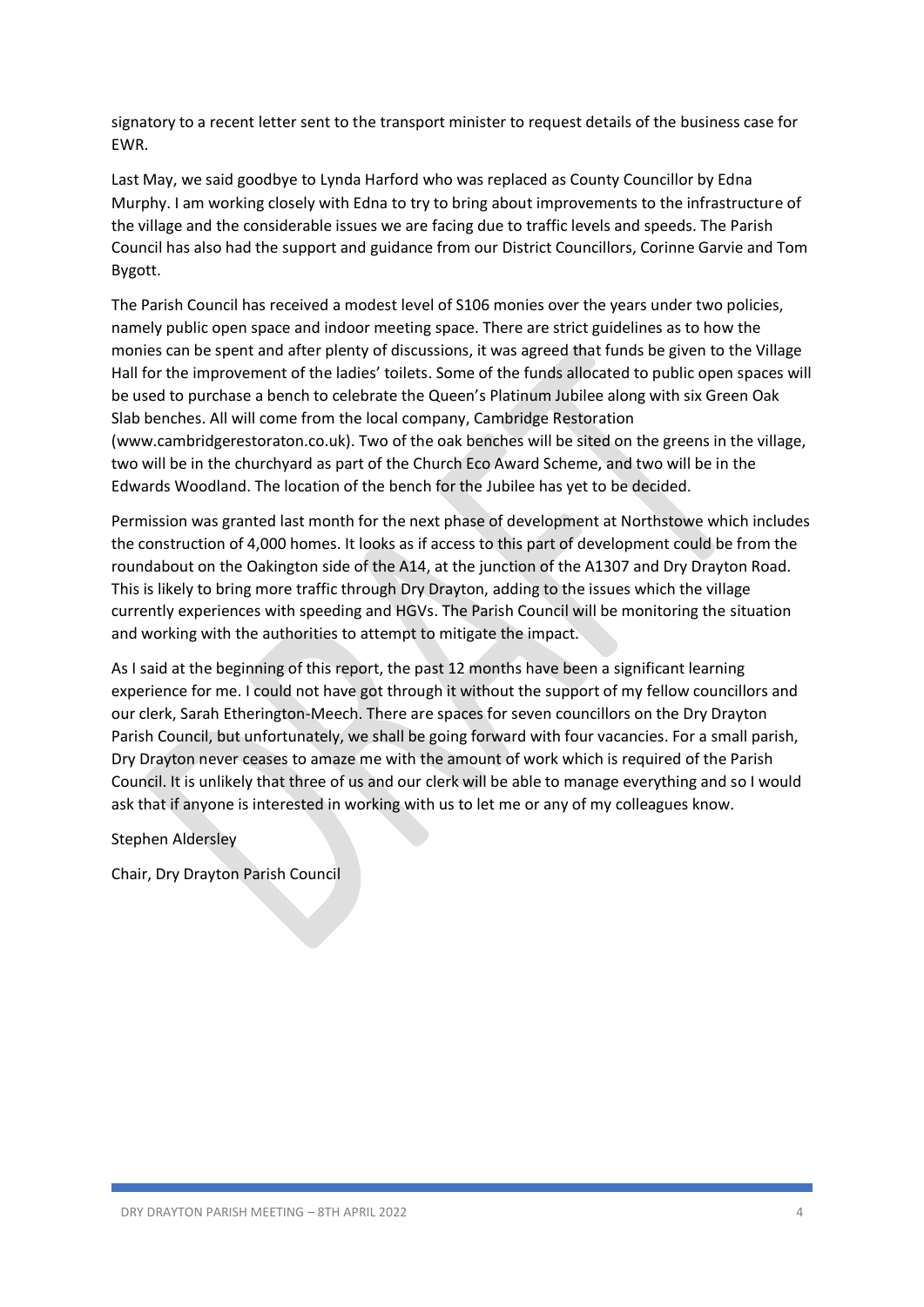## **Introduction**

It was a privilege to have been elected in the County Council elections in May 2021 to represent our local communities.

The elections saw the Conservative Group lose its majority on Cambridgeshire County Council. The number of councillors elected for each political group was as follows:

| <b>Conservatives</b>     | 28 |
|--------------------------|----|
| <b>Liberal Democrats</b> | 20 |
| Labour                   | 9  |
| Independents             |    |

## **1 The Council**

- **1.1** A new Joint Administration of Liberal Democrat, Labour and Independent councillors is now running the Council, and the three groups have signed an Agreement including a policy framework, protocols for working arrangements, and a new committee structure.
- **1.2** I am the Chair of my political group. This means I am responsible for organizing group meetings and ensuring we manage ourselves according to our standing orders.
- **1.3** I have been appointed to the Fire Authority, and was elected its Chair last summer. I am both the first woman and first non conservative to have held this position since its inception. I am proud that also elected Vice Chair was a Labour Councillor from Peterborough, who became the first member of an ethnic minority to be in a leadership position in the Fire Authority. As Chair of the Fire Authority I am a member of the Combined Authority Board, the decision making body chaired by the Mayor, along with leaders of local councils and the Police and Crime Commissioner.
- **1.4** On the County Council I am a member of the Strategy & Resources Committee, Adults & Health committee (including health scrutiny), the Pension Fund Committee and I chair the Staffing Committee which deals with senior appointments and policy.
- **1.5** The County Council's move from Shire Hall in Cambridge to Alconbury finally took place in the autumn - but not for Full Council meetings, for which the 'Multi Function Room' at Alconbury is certainly too small for meetings with COVID social distancing, and probably even when social distancing is not required. The Annual Meeting of the Council in May 2021 was held amid the war planes of the Imperial War Museum at Duxford.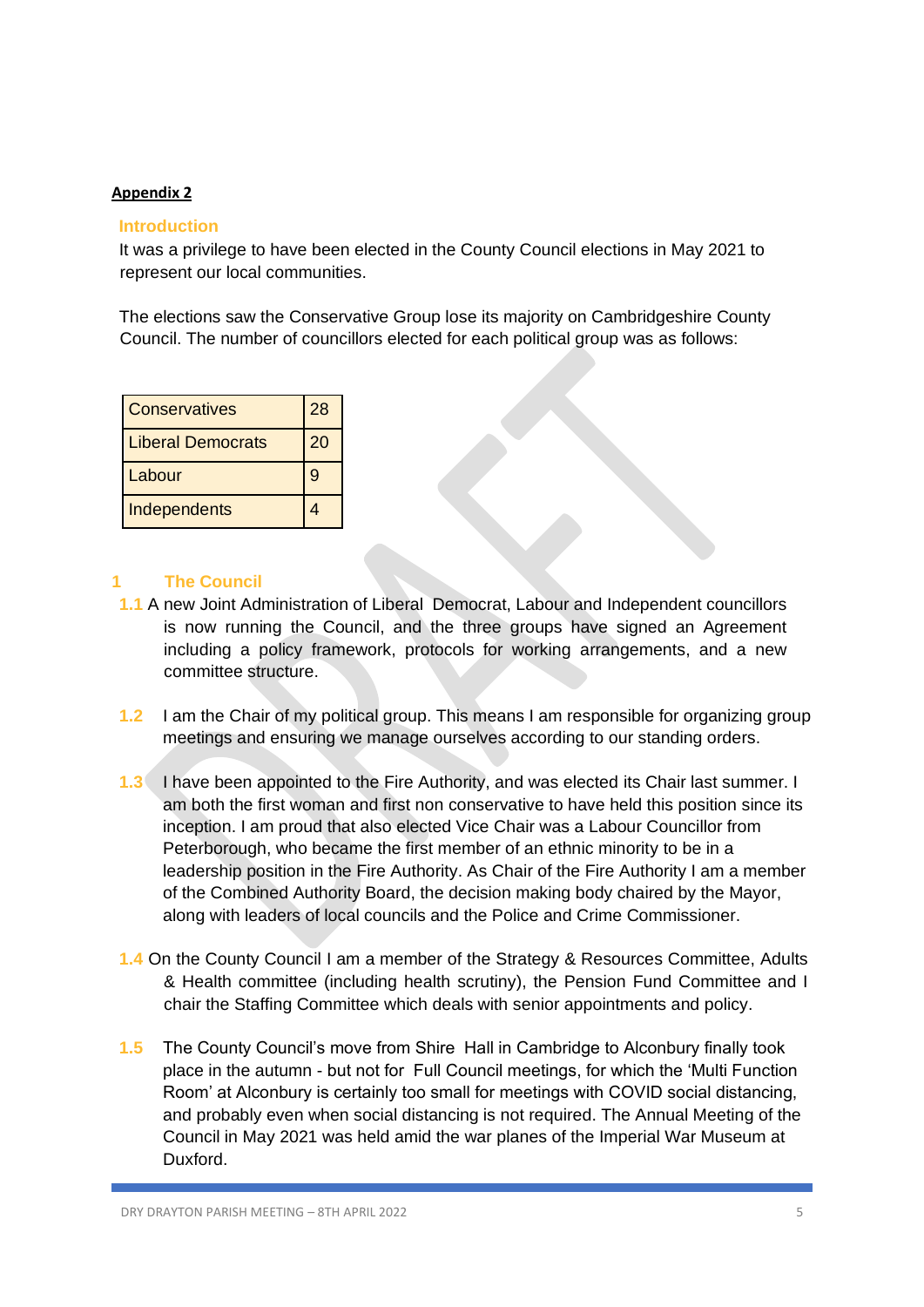**1.6** The new Joint Administration has been taking stock of the Council it has inherited. We invited in a 'peer challenge' panel of expert councillors and council officers from the Local Government Association to look at the operation of the Council and advise on priorities. They did so, and came back in spring this year to update on how we were

doing. We also convened an Independent Remuneration Panel, as we are required to do, to review councillor allowances. Unlike the previous administration we agreed their recommendations unaltered.

**1.7** The Council's Chief Executive retired during the year, and we appointed a new Chief Executive Stephen Moir who started in post in February 2022. Unlike his predecessor, Stephen will serve Cambridgeshire County Council only, not Peterborough too. This is part of a process of disentangling many of the joint staffing structures set up by the previous administration, so that we and they can focus on Cambridgeshire priorities.

## **2 Strategy & Resources**

- **2.1** The new Council inherited a budget gap of £22.2M for this year. We managed to balance the budget this time, but very significant financial challenges lie ahead. The budget gap we inherited was set to rise to £86M by 2027, and our 'peer challenge' team identified this as an issue 'of significant magnitude'.
- **2.2** The Council increased its portion of Council Tax in February, by 1.99% for general services, and 3% for adult social care. This was a difficult decision to take during the current cost of living crisis, but many people struggling most with increased bills and prices are those who are most likely to need council services, and likely to pay a lower council tax increase. The Conservative opposition proposed an increase of 3% instead, with no increase for general services.
- **2.3** The Council's budget for this year included a £14M 'Just Transition Fund' to tackle inequality, improve lives, and care for the environment.
- **2.4** The new Joint Administration commissioned an independent review of the Council's development company This Land. This found 'unusual' accounting practices and 'shortcomings [which] require immediate attention'. It said, 'Overall we do not consider that there is a full understanding within This Land of the level of risk exposure the business is under.' The review made a number of recommendations, most to be carried out within 3 months. The new Administration also reviewed the financial model for the lease of the old Shire Hall building.
- **2.5** The County Council's Farms estate extends to 33,000 acres the biggest public sector rural estate in England and Wales. The new Joint Administration is keen to reposition this asset not just as a source of rental income (although that is important) but also as a major part of our environmental and climate ambitions.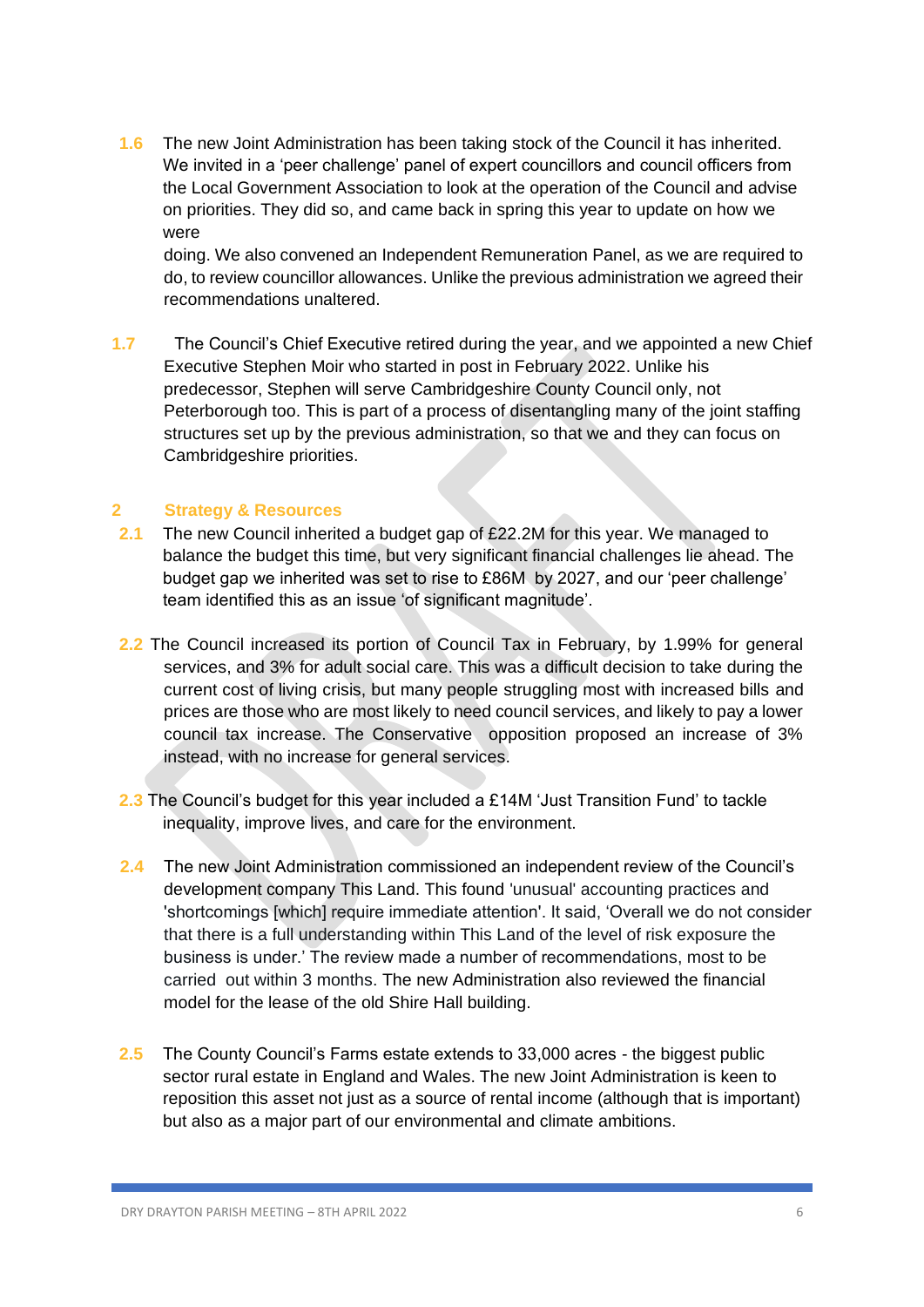## **3 Adults & Health**

- **3.1** One of the major changes the new administration made to the Council's committee system was to combine the former Adults Committee and Health Committee into a single committee, making the most of the close relationship between health provision and adult social care. The Committee has been working hard towards the introduction of the Government's Integrated Care System across health and care providers in Cambridgeshire. We also welcomed a new Director of Public Health, Jyoti Atri.
- **3.2** The COVID pandemic has had a devastating effect in terms of loss of life, long-term health challenges, and the emotional impact on families. We certainly do not yet know the full impact on health long term for those who have had Covid. Workforce challenges in health and care are acute, as people are reassessing their careers and Brexit undermines the ability to employ staff with the right skills. The Council has worked extensively with partner agencies to support the COVID effort, though with all precautions now removed in England case numbers have surged in recent months.
- **3.3** The Joint Administration has adopted a 'health in all policies' approach. We are investing in the development of 'Care Together', with Community Catalysts supporting local social care micro-enterprises as an alternative to large agency staff models, and rolling out the Real Living Wage to social care workers. We have established increased support for unpaid carers and expanded the Direct Payment option to more people. And we have invested further in the Enhanced Response Service as an alternative to continuing reliance on over stretched A&E departments.
- **3.4** The Council has invested in public health programmes, including more NHS health checks, and local grants for community wellbeing activities. It has also started to assess the impact of government reforms on our social care responsibilities, in which it's clear there will be very significant new responsibilities and costs without new funding.
- **3.5** Work is progressing on the opportunity to build 80 flats on land at the Princess of Wales Hospital in Ely. 16 of these will be let out to Cambridgeshire Community Services NHS Trust as a hospital rehabilitation ward enabling health and social care to be further integrated.

## **4 Children & Young People**

- **4.1** A major focus of this committee during the year was to ensure funding of vouchers over school holidays for families eligible for free school meals. This happened throughout 2021/22 and is guaranteed throughout 2022/23. The Council has also worked with local providers on to establish the Holiday Activity & Food programme for the children of families on benefits-related free school meals. The numbers of children in Cambridgeshire eligible for free school meals has continued to increase significantly across the county.
- **4.2** The Council has carried out a high- profile drive to recruit more local foster carers and ensure more children and young people in care can remain within the county.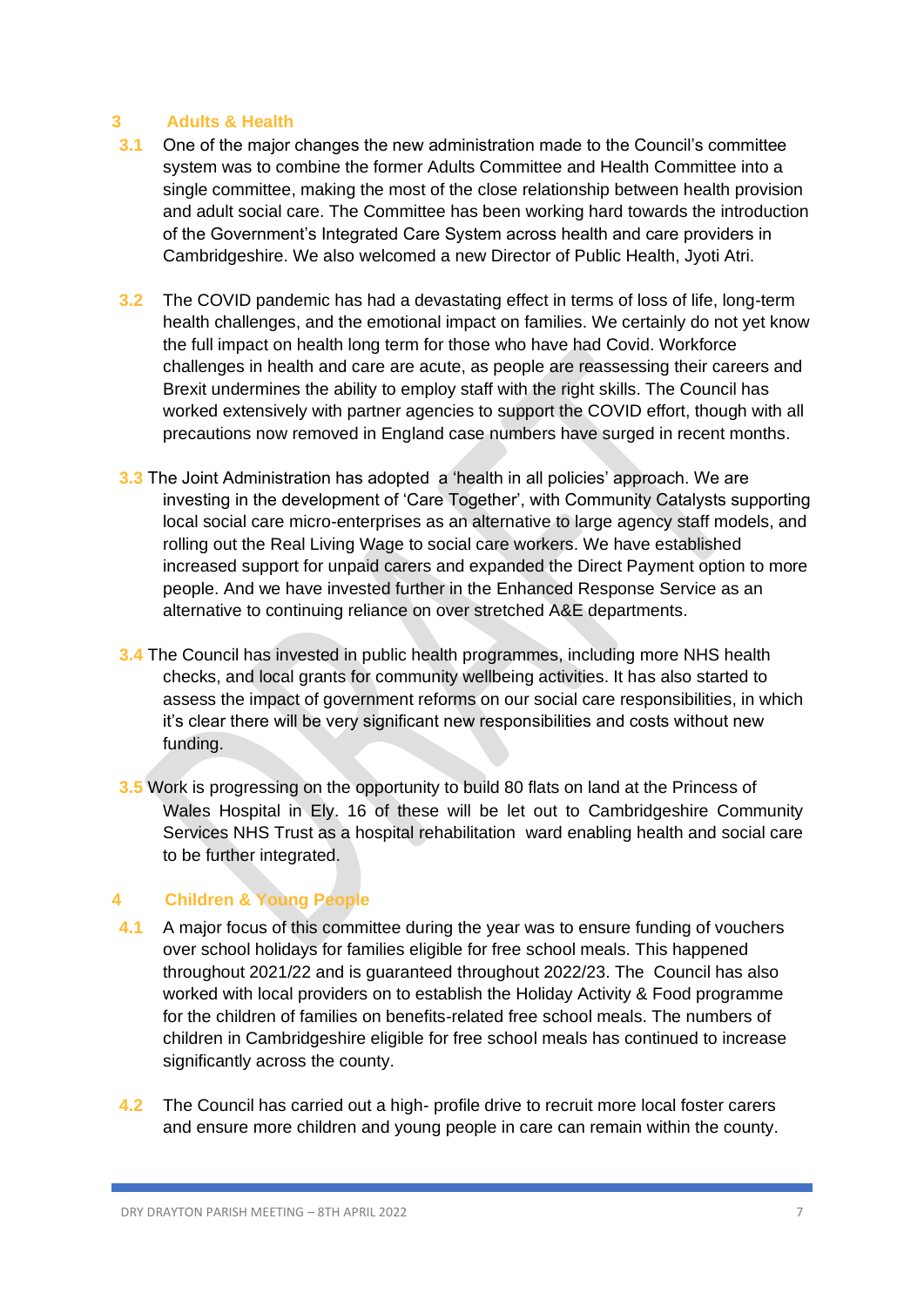- **4.3** The national shortage of HGV drivers means the County Council has faced challenges in both home to school transport and school catering during the year, adding still more pressure for existing staff on top of Covid.
- **4.4** A motion calling for a network of mental health hubs to meet the needs of young people received unanimous support from the Council. Work is beginning on putting this into practice.
- **4.5** A full and comprehensive review of admission arrangements for all own admission authority schools has been agreed, to include the published definitions of existing school catchment areas, and admission policies for schools with a sixth form. The Council is also proposing to commission new and additional places to meet rising demand for specialist placements for children with special educational needs.

## **5 COSMIC!**

- **5.1** The former Communities & Partnership Committee was renamed Communities, Social Mobility & Inclusion Committee – COSMIC for short.
- **5.2** The committee has been responsible for supporting communities through COVID, making provision for refugees from Afghanistan and now Ukraine, assisting EU citizens in obtaining settled status and voting rights, as well as a range of public services from libraries to mortuaries. It runs what was the Innovate & Cultivate Fund, now *Cultivate Cambs*, funding community support activities. It also drew up a Domestic Abuse Safe Accommodation Strategy.
- **5.3** COSMIC makes decisions about the Household Support Fund, which supports people experiencing immediate financial hardship to pay for food, household energy or other essential items. The number of families struggling financially is increasing and tragically this is likely to increase rather than decrease in the next few months.
- **5.4** The committee is also responsible for developing one of the Joint Administration's major commitments - decentralisation of Council services and decision making, to bring the Council closer to communities and make it more locally accountable.

## **6 Environment**

- **5.1** The new Environment & Green Investment Committee, chaired by Cllr Dupre, has been exceptionally busy this year, with a large number of practical projects as well as new strategies. The committee is responsible for climate change and renewable energy, strategic planning, flood and water, biodiversity, waste, antiquities, and surprisingly digital infrastructure and broadband.
- **6.2** Waste has been contentious, with unpopular commercial applications for incinerators at Wisbech and Woodhurst, very expensive odour control measures required to the Amey facility at Waterbeach, and uncertainty about the Government's intentions following several consultations on extended producer responsibility, deposit return schemes, and recycling. The Council's recycling centres at Milton and March are also in the early stages of plans for upgrades.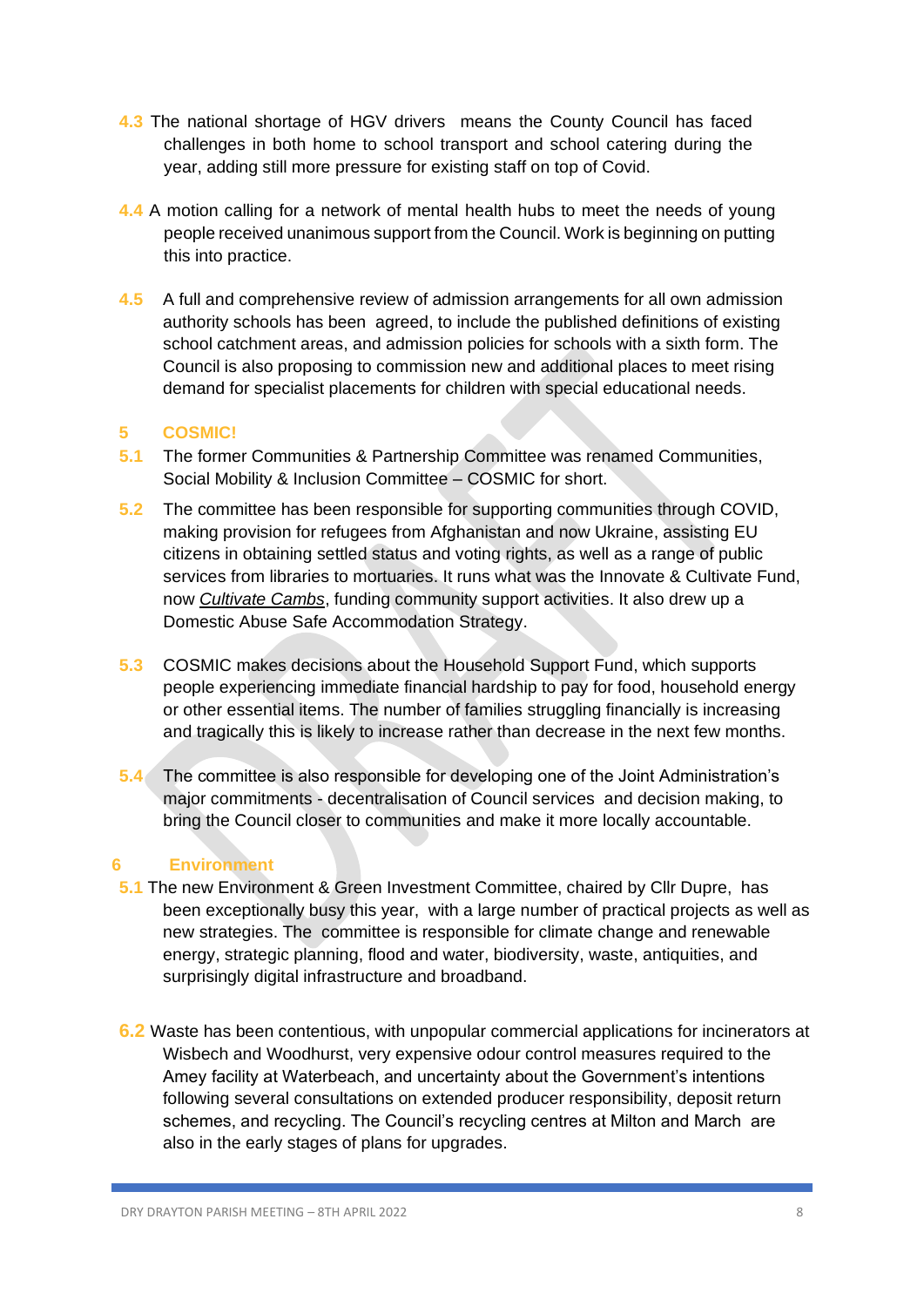- **6.3** The Council's high-profile scheme to get the community of Swaffham Prior off oil and onto a new renewable energy community heating system continues to progress well, with a £3.2M Government grant awarded. Other energy schemes include the installation of solar panels on Park & Ride sites, small-scale solar farms with private wire connections to commercial customers, and replacement of gas and oil boilers in schools and in the Council's own premises around the county. We have also run another round of Solar Together, the group buying scheme for homeowners wanting to invest in solar panels and battery storage.
- **6.4** Meanwhile commercial operation Sunnica has submitted a planning application to the Secretary of State for what is believed to be the largest solar farm in the country, stretching from Red Lodge in West Suffolk to Burwell in East Cambridgeshire. The County Council is a consultee in this process.
- **6.5** The committee developed two important strategies this year a revised Local Flood Risk Management Strategy, and an updated Climate Change & Environment Strategy. The Flood Risk strategy was accompanied by local initiatives to promote and fund community flood groups, visits by the Floodmobile to demonstrate options for fitting flood prevention measures in domestic properties, and clarification of the responsibilities of riparian owners for maintaining their watercourses. The year saw local flood and water matters require attention in all parts of Bar Hill division.
- **6.6** The Climate Change & Environment Strategy sets a new and more ambitious target for a net-zero carbon Cambridgeshire by 2045, aiming to work with businesses and communities to bring this about. We are also working on a Cambridgeshire Decarbonisation Fund and Local Area Energy Planning. Lib Dem Council Leader Lucy Nethsingha is leading plans for a 'Cambridgeshire COP' following the high-profile international COP26 climate negotiations in Glasgow.
- **6.7** As every year, the Council publish ed its carbon footprint report. COVID meant 2020/21 was an unusual year, with not only less travel but also less construction, two of the biggest greenhouse gas contributors. The shrinkage in our carbon footprint is likely not to be sustained next year.
- **6.8** We invested an additional £109K over last winter to undertake urgent repairs to various biodiversity sites, as well as to begin a biodiversity audit of the Council's land to set a baseline for our commitment to increase biodiversity in Cambridgeshire. We have also promoted, and taken part in, the Queen's Green Canopy initiative to mark the Platinum Jubilee.
- **6.9** The County Council has responded to various strategic planning consultations including for North East Cambridge, the move of the Cambridge Waste Water Treatment Plant, and various phases of the development of Northstowe. It also adopted the revised Minerals & Waste Local Plan.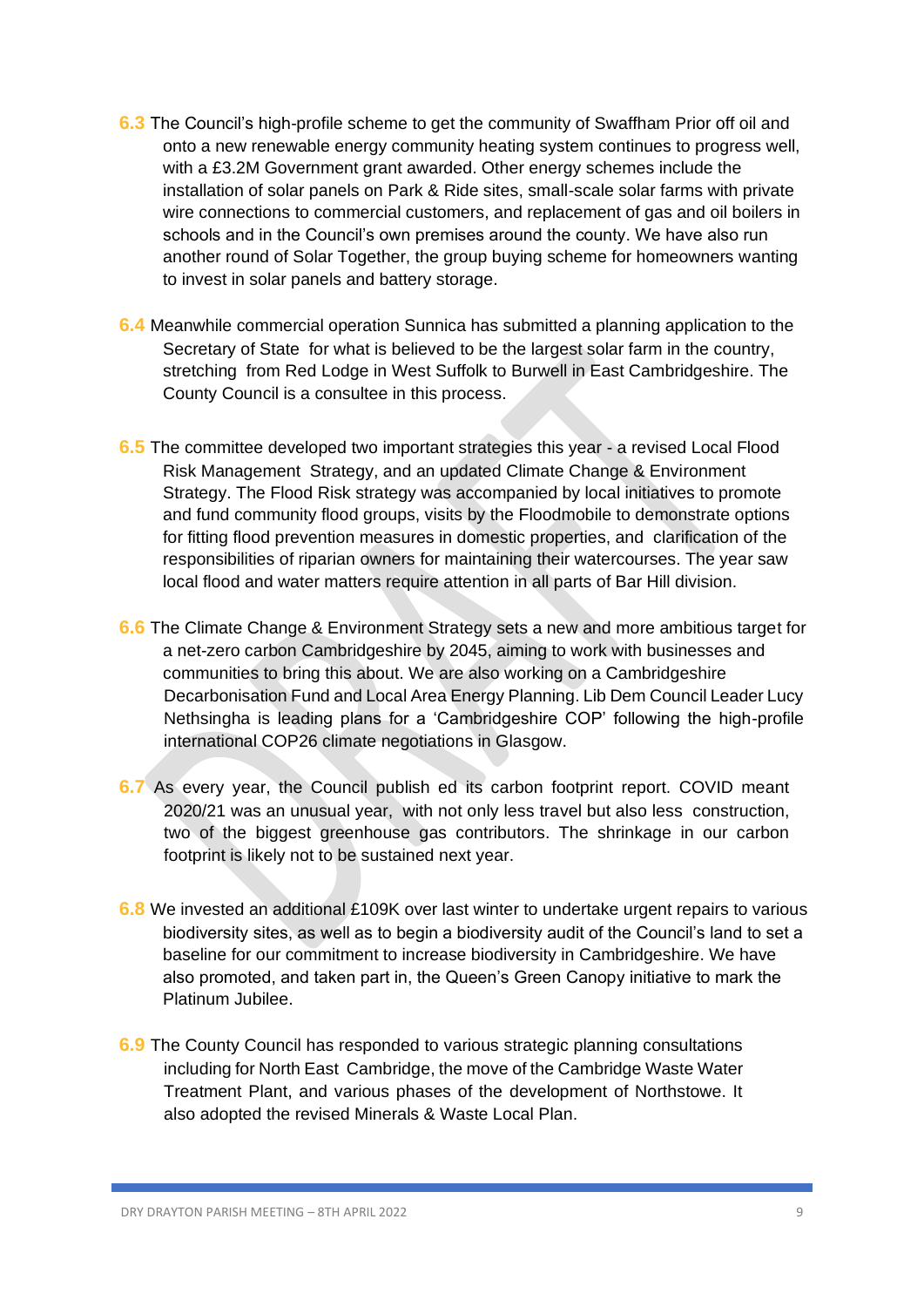- **6.10** A new heritage website for Cambridgeshire is currently under construction. Meanwhile, a recent discovery in Fenstanton has turned out to be of international significance—a human skeleton with a nail through the foot, which experts believe to be the remains of a Roman crucifixion, probably of a slave.
- **6.11** Connecting Cambridgeshire has produced a new digital connectivity strategy for Cambridgeshire & Peterborough. We were concerned that the implications of the 2025 copper switch-off for many systems were not fully taken on board.

## **7 Constitution & Ethics**

- **7.1** An issue dominating Cambridgeshire politics since the whistle was blown in 2018 is 'Farmgate' – in which the County Council's deputy leader Cllr Roger Hickford was awarded the tenancy of a County Council-owned farm in Girton. The new Joint Administration took office committed to publishing the facts, and this has now happened. Mr Hickford was found by independent investigators to have broken the councillors' Code of Conduct in seven different ways, including bullying and improper use of position for personal advantage. Mr Hickford resigned from the Council before the election.
- **7.2** In less contentious news, the committee proposed a new Parental Leave Policy for councillors which was adopted by the Council.
- **7.3** The committee proposed, and the Council agreed, changes to the Council's standing orders which mean that councillors will no longer be able to propose to Full Council motions that relate to current planning applications that are before the Council or that it is likely to be consulted on. This does not prevent councillors speaking out, campaigning and supporting their residents in all sorts of ways on contentious local planning applications. But the purpose was to stop councillors misusing Full Council meetings to set Council policy on applications which must be decided impartially by the

Council's Planning Committee.

## **8 Highways & Transport**

- **8.1** The new Council is facing up to the many challenges left by its outgoing administration. Not least of these was the atrocious state of the county's 100k gullies, whose lack of maintenance contributed to the flooding of winter 2020/21. These are now being mapped and cleared, including one which was in such a bad state a metal detector was required to actually find it.
- **8.2** We have established a new funding pot for local communities to bid into for 20MPH zones, to make these more widespread and easier to obtain. Also a working group will publish a proposed new policy on heavy goods vehicles in villages, which will align with the Combined Authority's forthcoming Local Transport & Connectivity Plan.
- **8.3** The Council has been focusing on Active Travel, with the aim of improving infrastructure for pedestrians, cyclists, and equestrians. A new Local Cycling & Walking Infrastructure Plan is in progress. The Council has expressed interest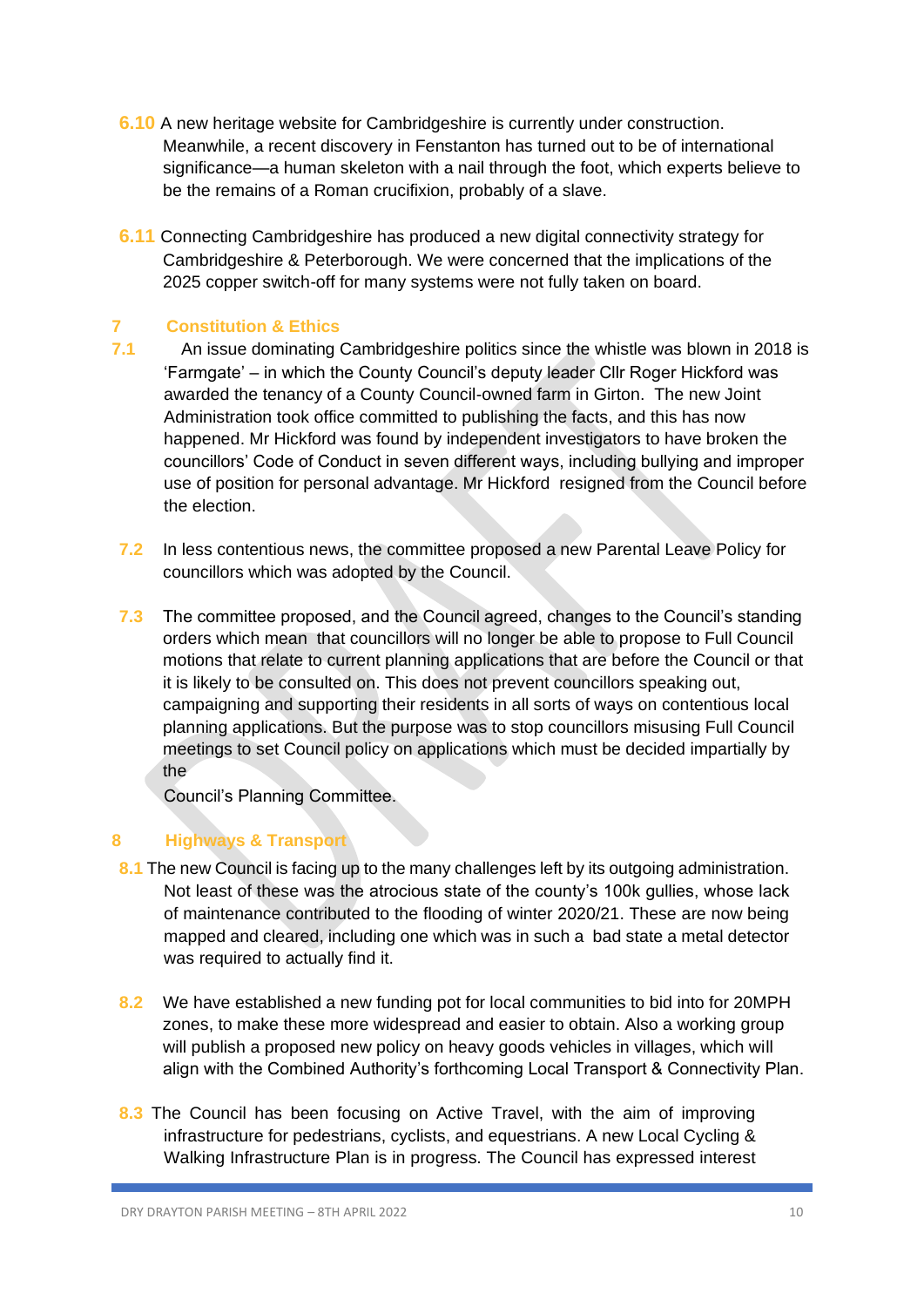in taking up the prospect of being able to enforce moving traffic offences such as breaching weight limits.

- **8.4** Local Highways Improvement bids last summer were successful for Dry Drayton, but not for Girton or Bar Hill. A new policy on LHI bids and a less burdensome process is being developed for the next round, and more funding is being set aside for LHI bids. It is a priority to improve safety and support local priorities.
- **8.5** The budget for work on the Oakington Bridge remains in the highways maintenance budget, and preparatory work assessing the requirements for flood control measures is underway. Resurfacing and gulley cleansing has taken place in a number of places throughout Bar Hill division, including Girton, Dry Drayton and Bar Hill. The recent development of ramps on the Bar Hill roundabout has been investigated and the fault appears to be only with the fill material that is now settling rather than anything structural with the bridge. Milestone will do borehole investigations to assess the make up and type of material used, after which it may be possible to resin inject the area or dig and replace the backfill material.
- **8.6** Traffic in Cambridge is set to grow by 30% in the next ten years, and there is a serious lack of funding for public transport. Without this, many people who cannot drive, or cannot afford to buy, insure or fill up a car, are left with limited or no options for travel. The Greater Cambridge Partnership has been consulting for some time on ways to relieve traffic congestion in Cambridge and improve public transport into the city. These consultations are still ongoing. One of the options on the table is some form of congestion charging to pay for better public transport. Motions proposed to the County and District Councils have sought to permanently rule this out. The motion to the County Council was defeated, but these attempts to rule out any option are premature, as the consultation is still ongoing.
- **8.7** I have been challenging National Highways this year in two key areas. First to try to get them to engage with the local community in working out the future for the derelict building site in Bar Hill, and second to hold them to account for the dying trees associated with the A14 works – this is 40k saplings they planted 94% of which, in 2020, were found to have died. The Council has renewed its efforts to hold them to account, and publicity on the matter has produced promises from National Highways that they will replant fully following a survey in April 2022.

## **9** Combined Authority

- **9.1** A new Mayor was elected in May 2021. This resulted in the scrapping of the CAM Metro and the '£100K homes' project. A new Chief Executive was appointed, and the Combined Authority has decided to be established in offices in Huntingdon.
- **9.2** During the year, the Combined Authority's Climate Commission published its ambitious report; the Government announced there would be no more money for affordable housing, and snubbed the Combined Authority's bus improvement plan.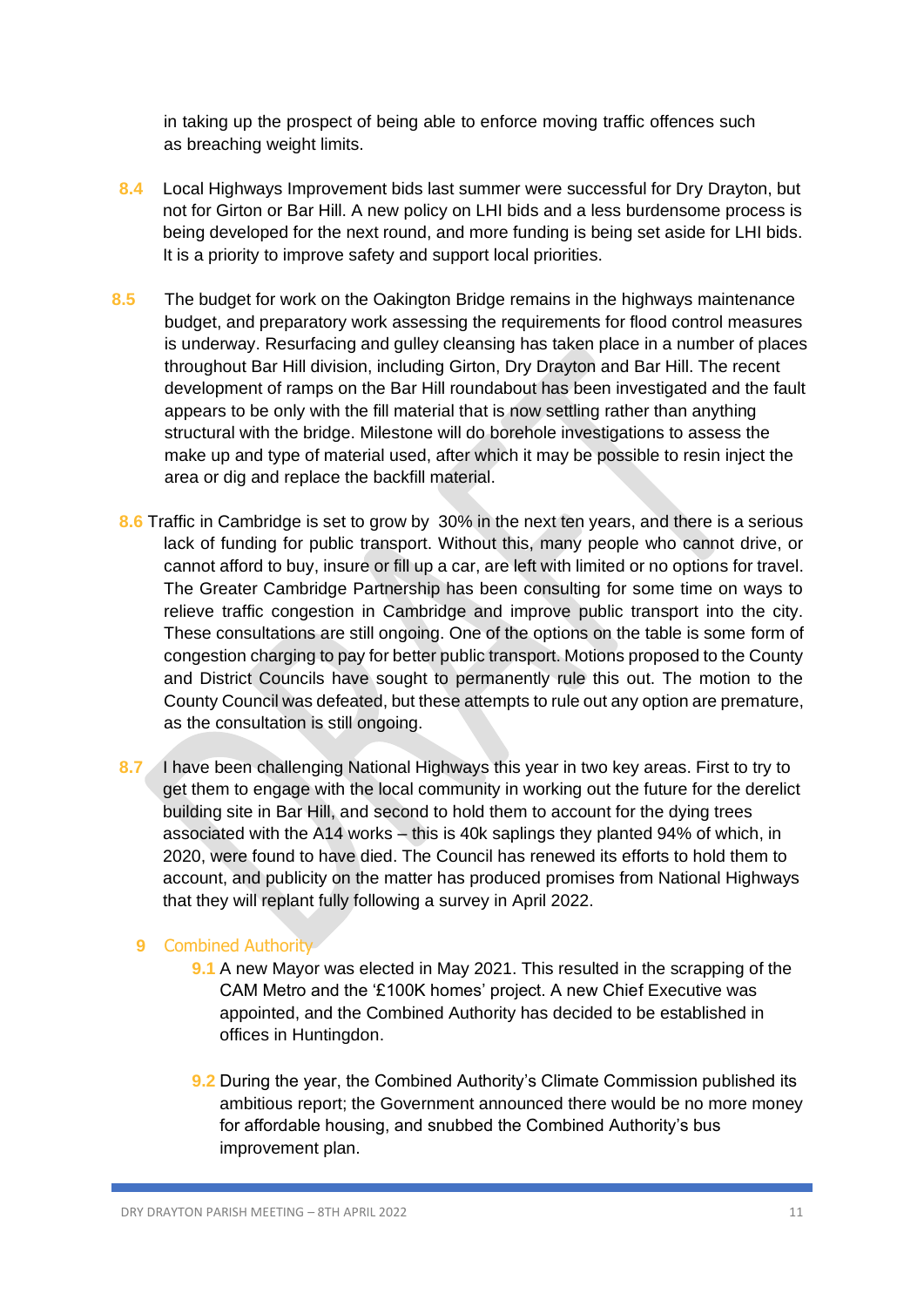## **And finally**

Please continue to get in touch if you have queries. My contact details are: **Edna.murphy@cambridgeshire.gov.uk** and 01223 577005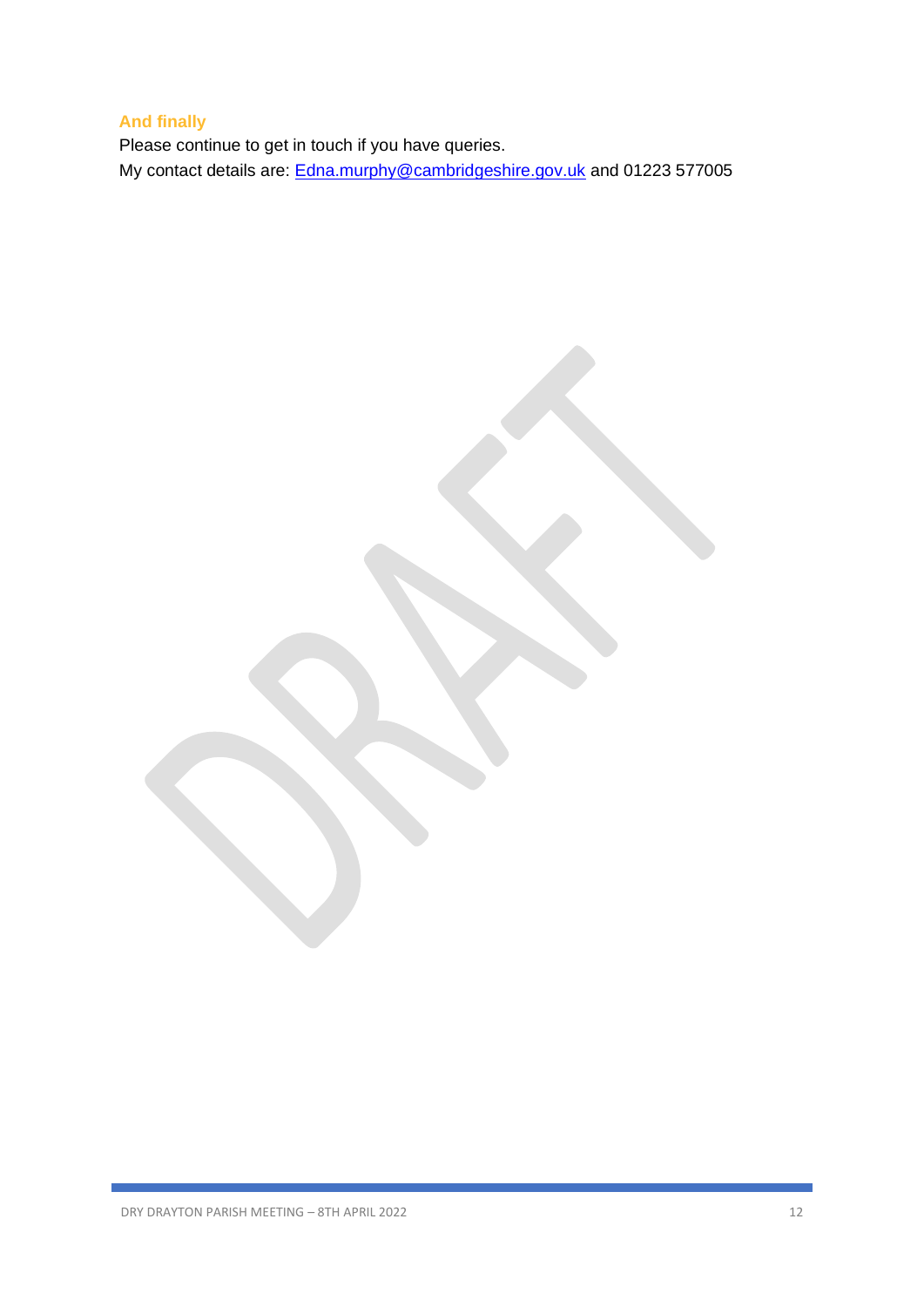# **Cllr Thomas Bygott**

# **2020-21 Annual Report to Dry Drayton Parish**

**4 th May 2021** 

## *Introduction*

Thanks to everyone in the village for your support during the year. It is an honour to be your representative and, as always, I am happy to assist if you have an issue with the District Council or need some advice.

South Cambridgeshire District Council is one of several layers of local government and sits between the Parish and County levels. It covers 105 villages and the two towns of Cambourne and Northstowe. Although SCDC collects Council Tax on behalf of other local authorities, only a portion of this is collected for the District. The breakdown for the average (band D) property in Dry Drayton, following the budget meeting in February, is:

| <b>Authority</b>                                             | 2020-21<br>band D | 2021-22<br>band D | Change   |
|--------------------------------------------------------------|-------------------|-------------------|----------|
| <b>Cambridgeshire County Council</b>                         | £1,359.18         | £1,399.77         | $+2.99%$ |
| <b>South Cambs District Council</b>                          | £150.31           | £155.31           | $+3.33%$ |
| Cambridgeshire Police Commissioner                           | £232.65           | £247.59           | $+6.42%$ |
| <b>Cambridgeshire Fire Authority</b>                         | £72.09            | £73.53            | $+1.99%$ |
| Cambridgeshire And Peterborough<br><b>Combined Authority</b> | £0                | £0                | $0\%$    |
| Dry Drayton Parish Council                                   | £49.85            | £52.58            | $+5.48%$ |
| <b>TOTAL</b>                                                 | £1,864.08         | £1,928.78         | $+3.47%$ |

The coronavirus pandemic has made this a very unusual and difficult year, but the local community has risen to the challenge. A network of village volunteers has helped wherever needed, with more volunteers coming forward than needed to respond to requests for help. Throughout the pandemic to date, 5,804 people in the District (3.6%) have tested positive for the disease, ranking it 29th lowest in England.

We can now see light at the end of the tunnel in the form of vaccinations: as of 24th April, 33.5M people in the UK, just over half the population, had had their first dose and over 12M their second.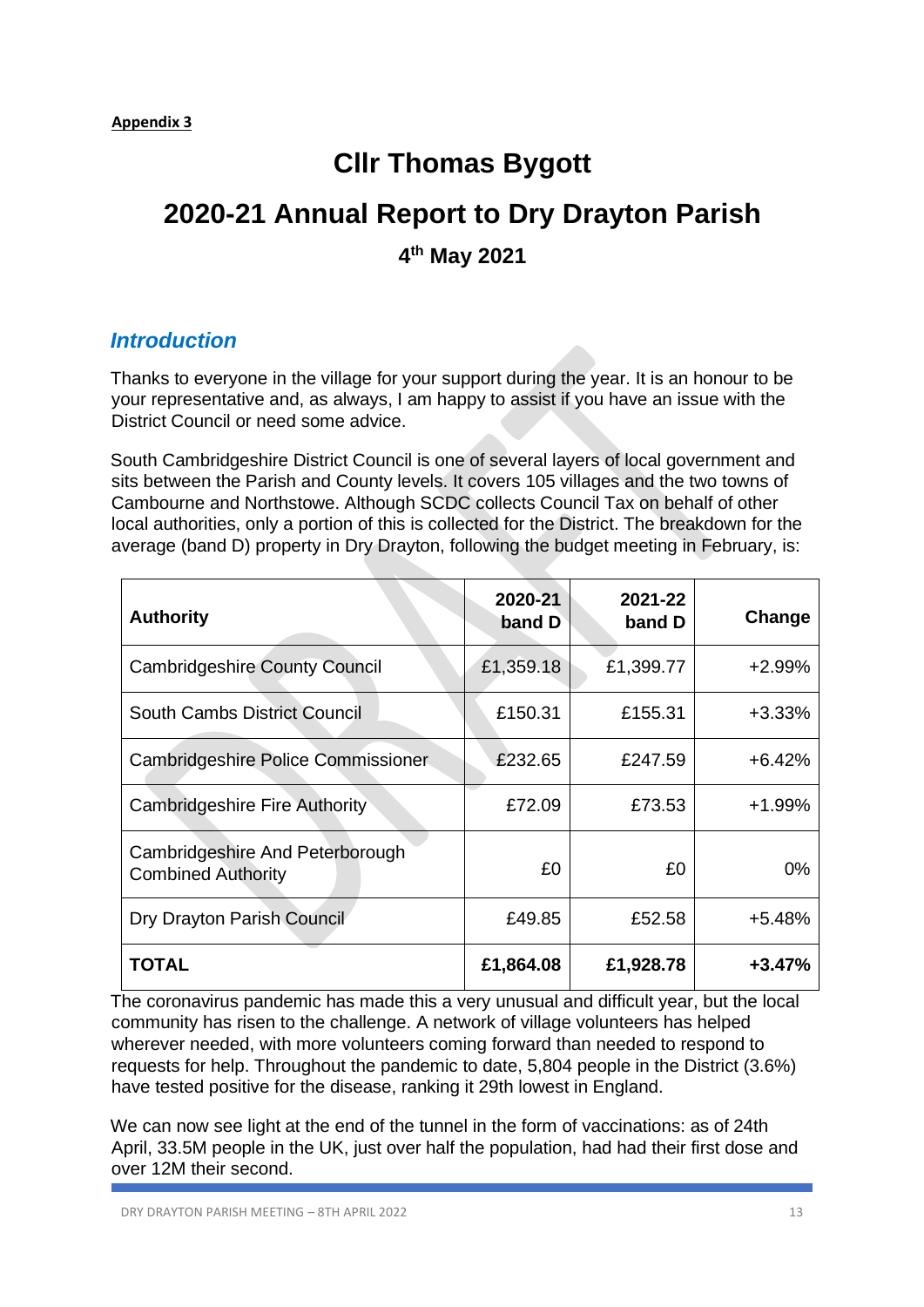Local government has played a key role in administering many business support schemes to protect areas of the economy that were hard hit by the various lockdown restrictions. Since the start of the pandemic the District council has allocated £34M of grants, provided by the national UK Government, to 4,638 local businesses.

Last April there was a Small Business Grant Fund of £10K and a Retail, Hospitality and Leisure Grant Fund of up to £25K, depending on the business' rateable value. In June there was a discretionary grants scheme for businesses that had not been eligible for the earlier round. In November, there were Local Restrictions Support Grants (LRSG) and Additional Restrictions Support Grants (ARSG) for businesses that were forced to close their doors during last November's lockdown. In December there were Christmas Support Payments for pubs deriving less than half their income from food. Restart Grants are currently available, for which applications close on 30 June 2021: www.scambs.gov.uk/business/coronavirus-information-for-businesses/financialsupportfor-business/restart-grants.

There is also a £30,000 Covid recovery grant fund to help local community groups and parish councils resume activities, for which applications close on 10th May.

There have been a few problems with businesses falling through the cracks because of distribution criteria. For example, SCDC decided that taxi drivers were only eligible for grants if they both lived and had a licence in South Cambs. Some drivers found that because they live and work in different districts, they weren't entitled to a grant anywhere. SCDC also did not offer a discount on vehicle or driver licensing fees, which can be quite substantial, regardless of whether a taxi driver had been working or not.

## *Environment*

This is one area where my group has been working co-operatively with the current administration. I don't believe that because we're in opposition we should automatically do the opposite of what the administration does. In recent times we have supported council motions for the District to become zero carbon by 2050, to declare a Climate Emergency and to request that the pension fund divest from investment in fossil fuels. The Council has policies of being 'Green to the Core' and 'Doubling Nature' that I am also very happy to support.

Far from coming at an economic cost, I believe that zero carbon initiatives will encourage new technologies, boosting efficiency, innovation and entrepreneurship. It will also make us healthier, as diesel fumes are a major cause of cancer, heart disease and dementia. In the case of investing in oil companies it is also because of the financial risks that these investments pose for the council's staff and retirees.

The blue bin system that I helped to introduce in 2007 is also going strong and has been extended into Cambridge City. The Shared Waste Service took delivery of its first allelectric bin lorry at the start of November. The new vehicle has five battery packs storing 300kWh of energy, supplying 200kW of power to its electric motors. It is substantially quieter than existing bin collection vehicles. Fully loaded it weighs around 26 tonnes and will typically take around seven to eight hours to recharge, easily completing a full day of collection rounds and returning to the depot with charge remaining in the battery.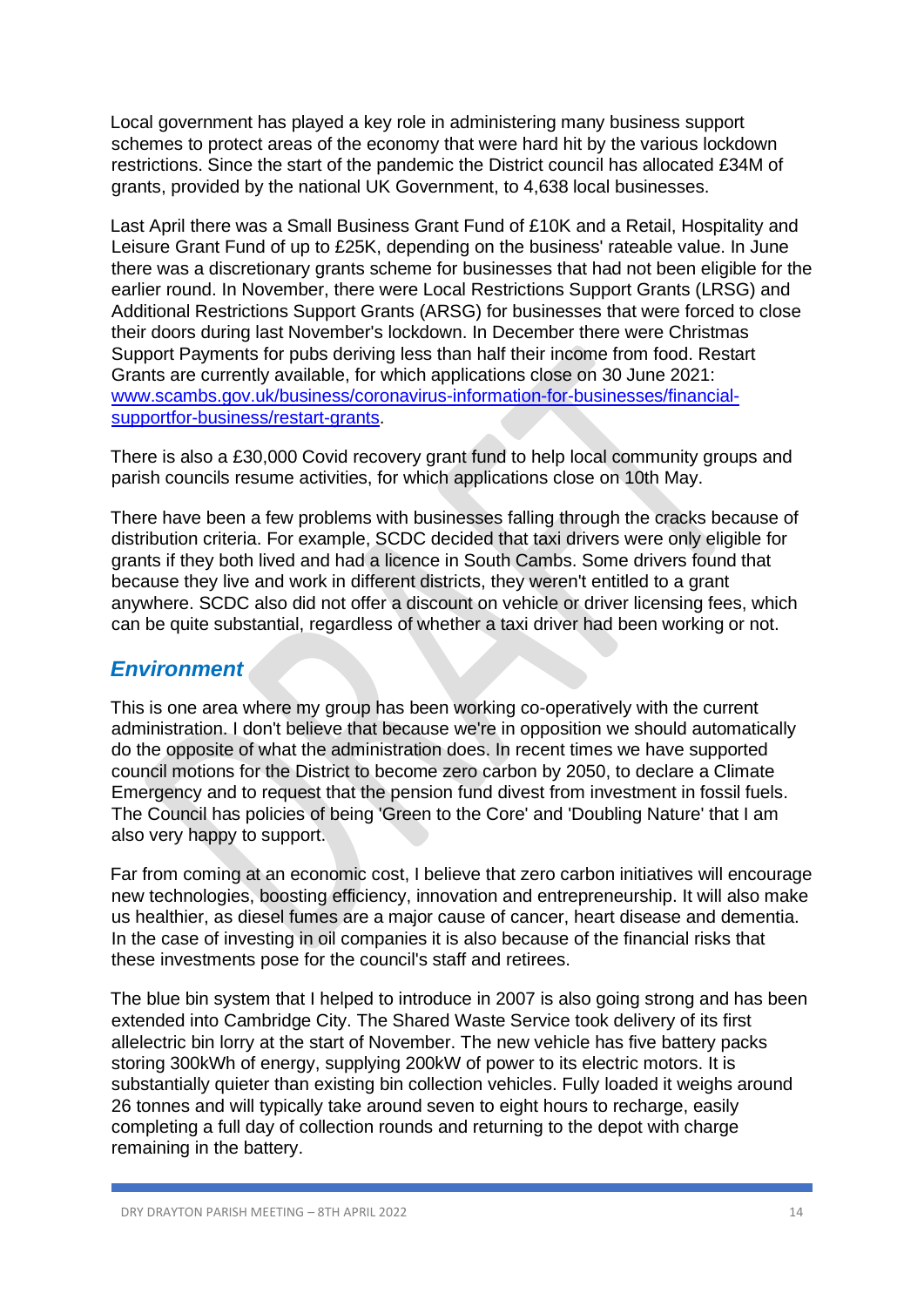The Shared Waste Service has around 55 diesel collection vehicles, using around 50,000 litres of diesel a month at a cost of approximately £55,000. Electric vehicles are not only more environmentally friendly but are easier to maintain as they have fewer moving parts. Battery technology has advanced to the point where, despite the distances between our villages, electric vehicles are now suitable for this role. I hope that this is the first step towards replacing all of the Council's diesel-powered vehicles.

I am also calling for East West Rail (see below) to be fully electrified during construction.

## *Transport*

2020 was a major milestone in the completion of the A14 project. Scheduled for completion in December, it opened to traffic on Tuesday 5 May 2020 with various other works carrying on afterwards. We also have a new A1307 local road. I have been working with our MP, Anthony Browne, on bringing forward a project to add additional slip roads at the Girton Interchange in order to reduce traffic through the village.

One slip road turns left from the northbound M11 onto the westbound A428. Another turns left from the eastbound A428 to the new roundabout on the A1307 local road, connecting to Madingley, Dry Drayton and the northbound A14. The third starts at another roundabout on the A1307 providing an on-ramp to the southbound M11. I am pleased to say that Dry Drayton Parish Council has given its support to the project, with the request of an additional route from the southbound A14 to the westbound A428.

There are several other major transport projects currently being designed. Firstly, East West Rail (EWR): a new railway line connecting Oxford and Cambridge. This is currently out to consultation until 9th June at https://eastwestrail.co.uk/consultation. The official routes being consulted on pass by Cambourne, with a station either north or south of that town, before heading south to join with the existing line from Royston near Harston.

Two pressure groups - the Cam Bed Rail Road (CBRR) and Cambridge Approaches (CA) - have been campaigning for a "northern route" that would pass between Dry Drayton and Madingley and then between Girton and Oakington with a station called Northstowe on the outskirts of Oakington (but far from the town of Northstowe) before entering Cambridge from the north. It is important for Dry Drayton residents to take part in the consultation, supporting one of the southern routes, lest these nimby pressure groups succeed in moving the route away from their own villages towards ours. There are important technical reasons why a northern route is unsuitable. I will continue to talk to East West Rail and the other relevant transport authorities to protect the beautiful countryside surrounding Girton, Dry Drayton and Madingley.

Secondly, the Cambridgeshire Autonomous Metro (CAM), which will be delivered by One CAM Ltd under the guidance of the Cambridgeshire & Peterborough Mayor's office. Three consortia bidding to supply the system presented conceptual designs in March. CAM is expected to provide up to 90 miles of high quality, regionwide public transport, at a potential cost of about £2 billion, according to some of these designs. Destinations include St Neots, Mildenhall, Haverhill, Alconbury, Hauxton, Waterbeach and potentially Peterborough, Chatteris and Ramsey.

Lastly, the Cambourne to Cambridge Guided Busway (C2C) has been an ongoing source of argument for some time. I have made a submission and presented evidence to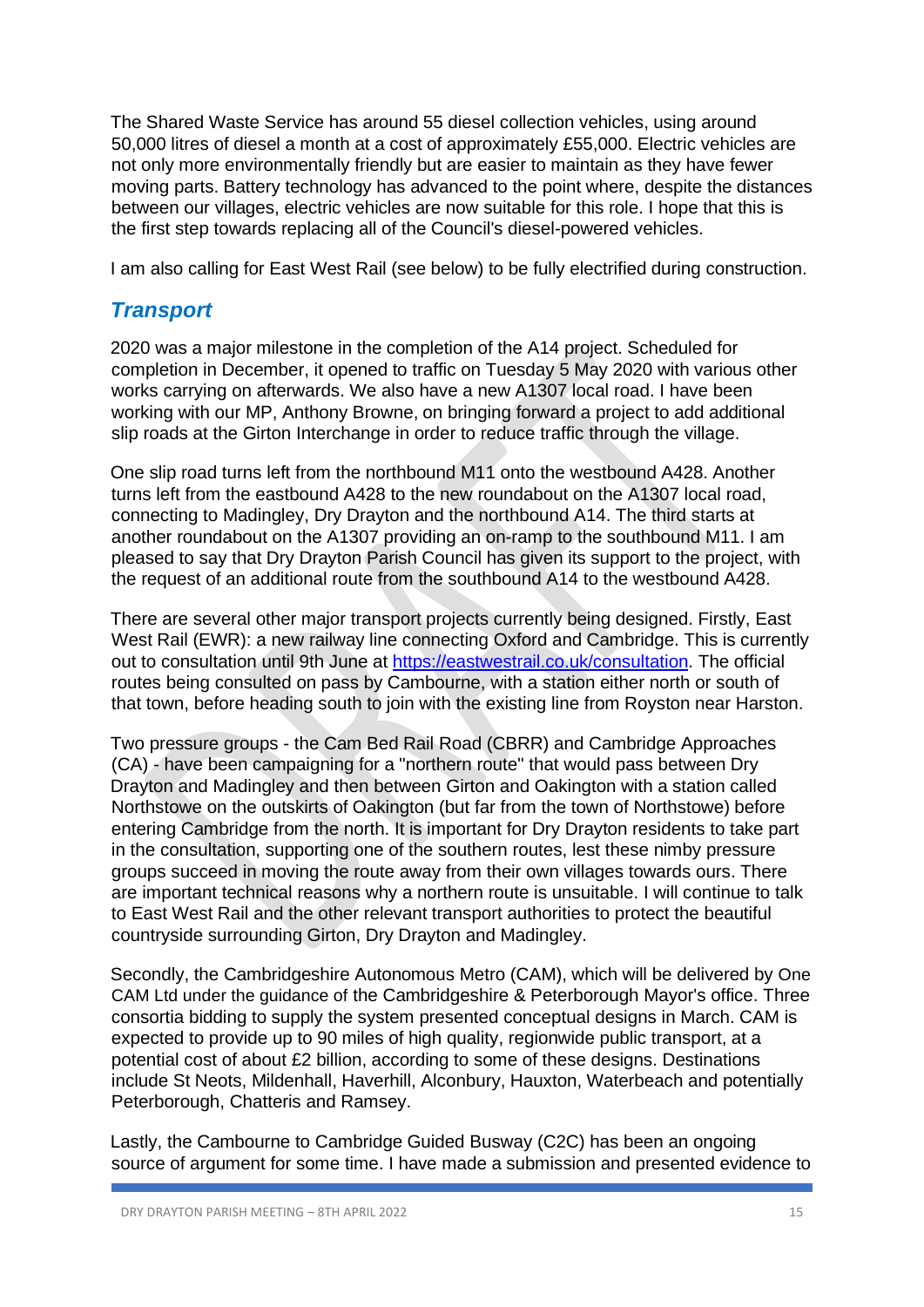an external independent audit into the planning of the project and the design of its route. The deadline for submissions was 26th April and the report is expected to be published in the not too distant future. C2C is supposed to become part of the CAM, but its route has been chosen before the CAM specification has been published or the location of the EWR station at Cambourne decided.

The current C2C route would be very environmentally destructive, requiring 3,000 trees to be cut down along a strip of land nearly 3km long past Hardwick, and concreting over a significant stretch of countryside for a Park and Ride at Scotland Farm. I would like to see several smaller car parks distributed along the route instead, and want to protect the countryside surrounding the Cambridge American Cemetery from being damaged.

## *Planning*

Following the adoption of the Local Plan in 2018, South Cambridgeshire and Cambridge City have embarked upon the creation of the next Local Plan, combining both authorities that are now covered by the Greater Cambridge Planning Service. The first step of this process was carrying out a Call for Sites, which is a way for landowners, developers, individuals and other interested parties to suggest sites for development.

The two councils received 658 site submissions covering over 16,000 hectares of land and estimate that the sites could hold 170,000 to 200,000 houses, and around 5.8 square km of employment and other floorspace. The Call for Green Sites yielded an even larger area, nearly 29,000 hectares, including the entire Cambridge Green Belt.

Sixteen sites are proposed in Dry Drayton totalling 575 hectares for about 12,750 houses and 406,000 sq m of floor space for other uses. These sites comprise almost all the open countryside around the village, connecting it with Bar Hill. It is important to note that many more sites have come forward than necessary, so only a small proportion are likely to proceed; they comprise one sixth of the area of the district and three times the number of houses already built.

However, the next public consultation won't occur until Autumn 2021. It is extremely irresponsible for the councils to publish a full list of sites a year before the time when local residents can have their say. The contents of this list will have created a great deal of anxiety and distress in our villages before action can be taken to reject the most egregious sites.

Between August and October last year, the Government ran a consultation called Planning for the Future for major changes to the planning system. They are now analysing the feedback and plan to report later this year. Their ambition is to make a system that doesn't require every application to be assessed using its own unique situation, but to create form-based rules to streamline decision making. However, I believe that we need rules to prevent houses from being replaced by flats and greater protection for heritage properties before this can be done.

One example of the need to improve heritage protection is the application to demolish the Hotel Felix (www.hotelfelix.co.uk), a fine Victorian villa on Huntingdon Road in Girton, dating from 1852. The application is now available for residents to make an objection on the SCDC website at www.scambs.gov.uk/planning/view-or-comment-on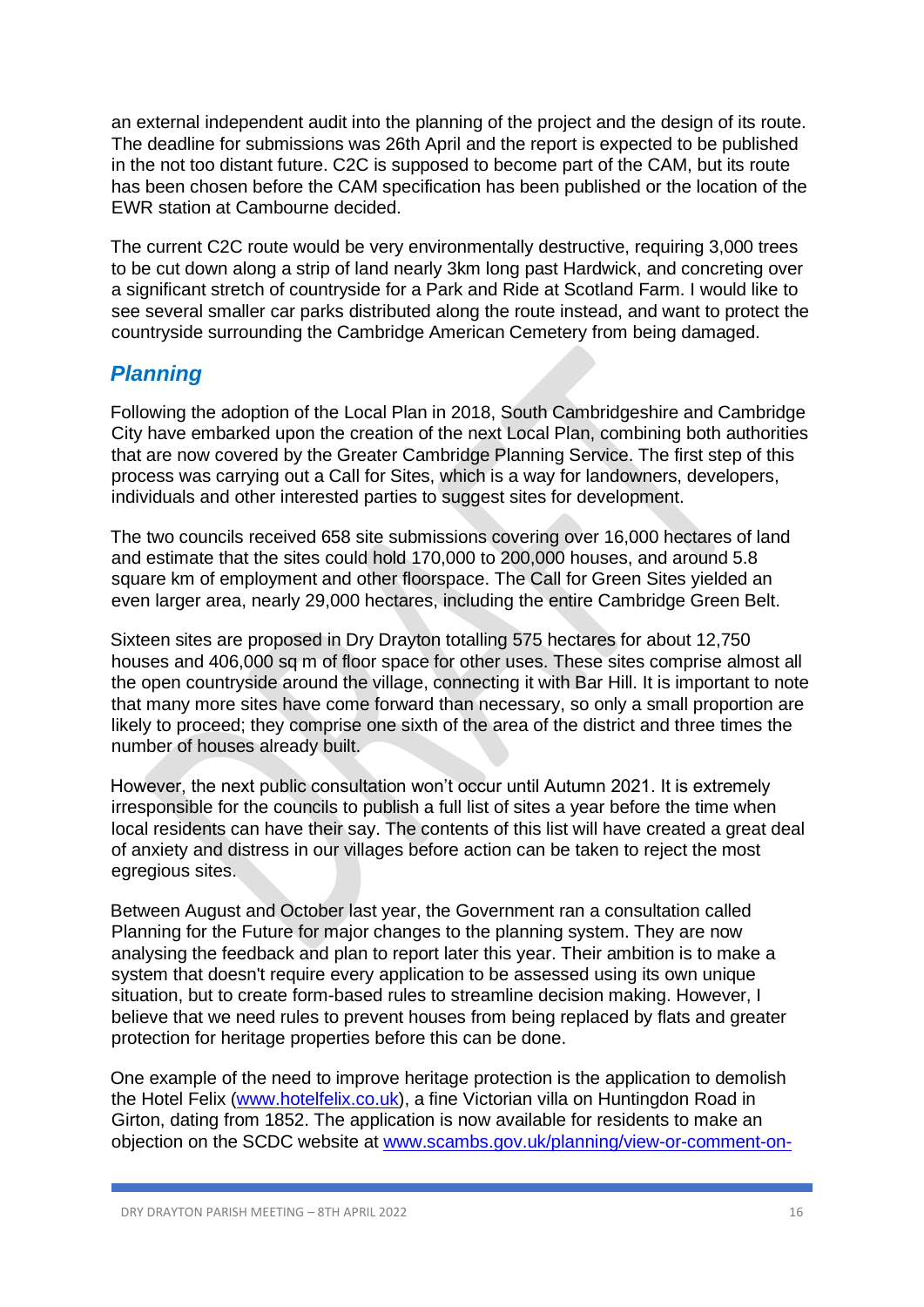aplanning-application. The reference number is 21/00953/FUL and the consultation deadline has been set to Tuesday 4th May.

**Cllr Thomas Bygott** 07765 475 513 [cllr@bygott.net](mailto:cllr@bygott.net)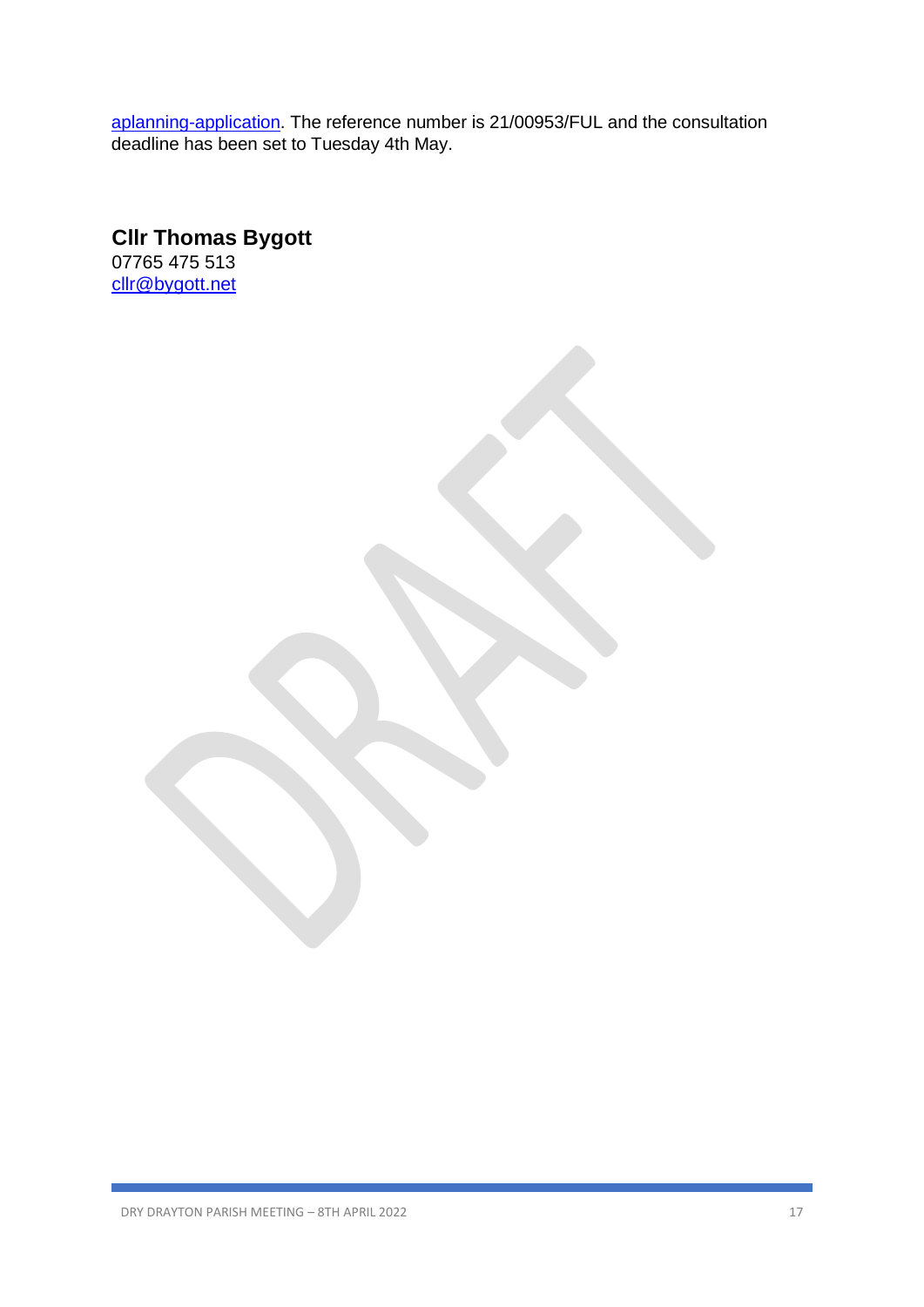## **Corinne Garvie**

## **District Councillor of Girton, Madingley and Dry Drayton**

## **Annual Report April 2022**

- 1. Attended presentations on Eddington and Darwin Green new plans and asked questions, mine and those of residents and communicated the answers to the individuals concerned.
- 2. As District Councillor I represent the Council on the Adults and Health scrutiny meetings, for example on integrated care. For the All Autism Strategy I presented a report I had requested from the Gretton School.
- 3. I enabled the re-wilding group by proposing the person who could take it further to become the organiser. I invited the Dry Drayton group to attend the meeting so we can learn from each other.
- 4. I visited some businesses to encourage them to view the Business Support site on the South Cambs website and to sign up for the Open for Business newsletter to hear about how they can grow their businesses. This is on-going.
- 5. I met with the Head teacher of the Dry Drayton School to see if there was anything I could help with. We discussed funding solar panels and I need to follow this up.
- 6. I help with planning issues when there is a delay in planning consent and when disputed plans needed to go to the Planning Committee
- 7. I have reported local flooding issues, blocked drains and many potholes and tree issues in Girton to the County Council Highways reporting site. The potholes have not been repaired as yet but are on the list.
- 8. I have a good, therefore productive, working relationship with the County Councillor.
- 9. I set up a reporting system in all villages where I can disseminate more urgent information, for example in Girton I send information to the Parish Clerk who puts in on the Girton Community Facebook page
- 10. I attended all District Council Meetings.
- 11. I have, during my first year, developed networks with Council Officials and my fellow Councillors to help me to work more effectively.
- 12. I have over the year been meeting residents to find out if they had any concerns which I can help with.
- 13. My promises on getting elected were to get a Post Office for Girton and we now have a mobile post office on Fridays, and to sort out the Oakington Bridge with the County Councillor. This was one of her first projects. The parapets have now been repaired.
- 14. My next focus is to improve the bus service and to enlarge the 20mph zones to make villages safer for cyclists and pedestrians. I am working with the Parish Council and the County Councillor to achieve this. I am also looking at how to provide support for families who take in Ukrainian refugees.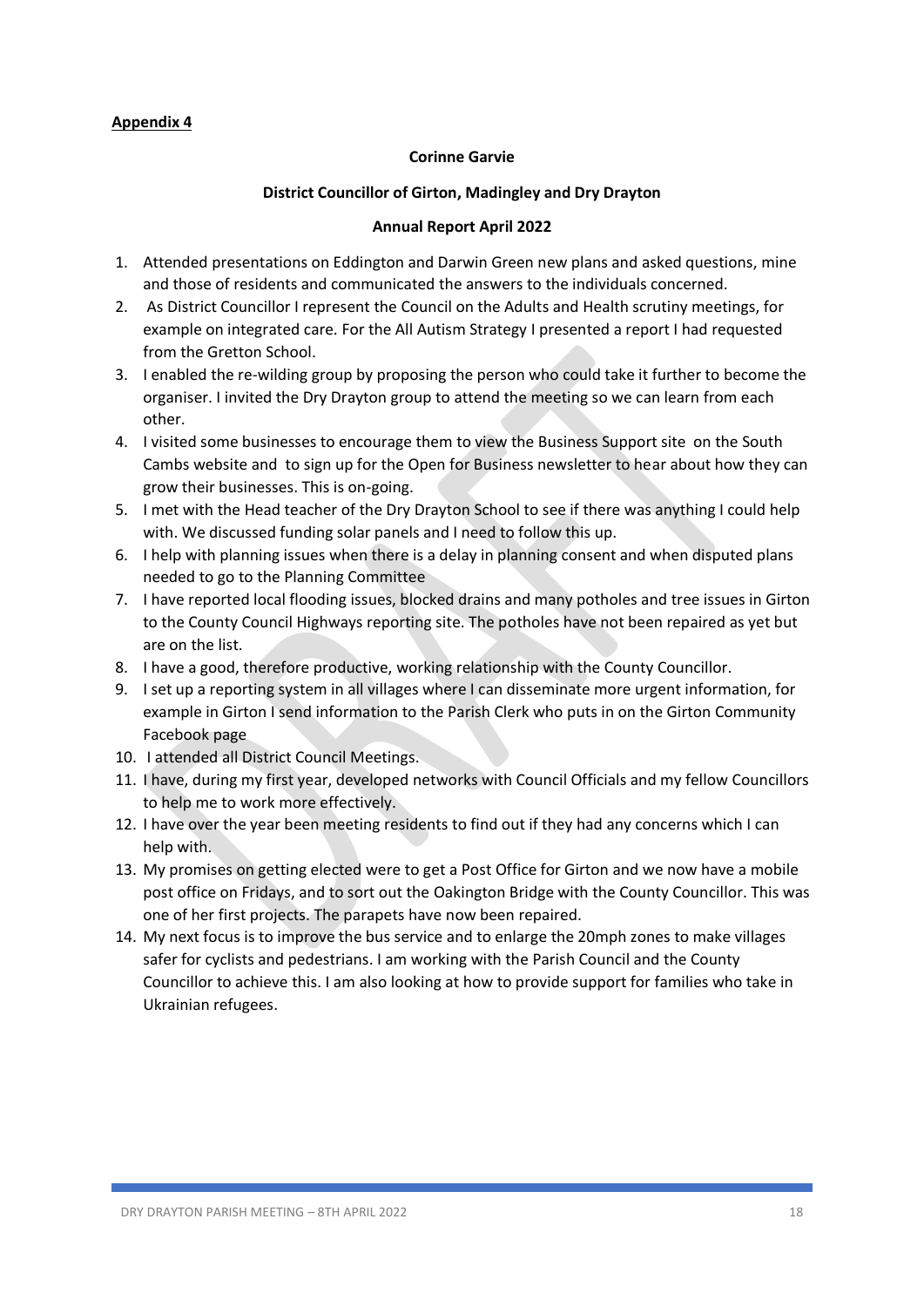## **Dry Drayton Village Hall Chairman's Report 2021, April 2022**

This time last year I mostly reported on a number of 'promises' of what we as the new committee wanted to achieve.

Our strategy remains the same as that when the management committee was elected in September 2020: we want to make the running of the Village Hall easier and simpler so that we might be able more easily to hand over a modern hall with modern processes when we step down.

So, back to the promises. We planned to:

- Implement an online booking system *done*
- Streamline payments processes in line with modern practices *done*
- A new accounts system *done*
- Install WIFI in the Hall *done*
- Consider the use of an electronic key system *not yet done*
- A new role focused on Customer Care *implemented and we're getting positive feedback from hirers on the care provided.*

So, five of six things are done. The sixth is still on the list but not the highest priority. On top of these we have started to make other improvements in the fabric of the building including installation of a Hive remote control for the heating system, and (thanks to the Parish Council), improvements to the gents toilets.

The next big task is to sort out the stage. The current stage is unsafe both structurally and electrically and we could not allow its use by a hirer. I've heard rumours that the committee want to remove it: well I can confirm that is true. But, actually our plan is to replace the old stage with a modern flexible stage more suited to today's needs.

Adrian Bennetton, our Treasurer was very successful in gaining a number of Covidrelated grants during last year which means we have sufficient reserves to achieve the work on the stage (and hopefully a few other items), while aiming to balance the books operationally.

Operational costs are increasing significantly (utilities, cleaning, services, maintenance, etc.), whereas the last price increase for hirers was in 2019. We have circulated a proposal on a revised (and simpler) pricing structure to the clubs, and will be discussing their feedback at the next meeting in May. Pricing is known to be an emotive subject but one that we need to tackle sensibly and sensitively. We have previously used some grant funding to help clubs transition to the new ways of working (e.g. a number of free weeks on restarting), but remain adamant that the hall should break even operationally. Actually, the best way to achieve this is to increase occupancy – something we are working on now that things are settling down and all regular clubs are back again. Sadly, a couple of clubs have not been able to restart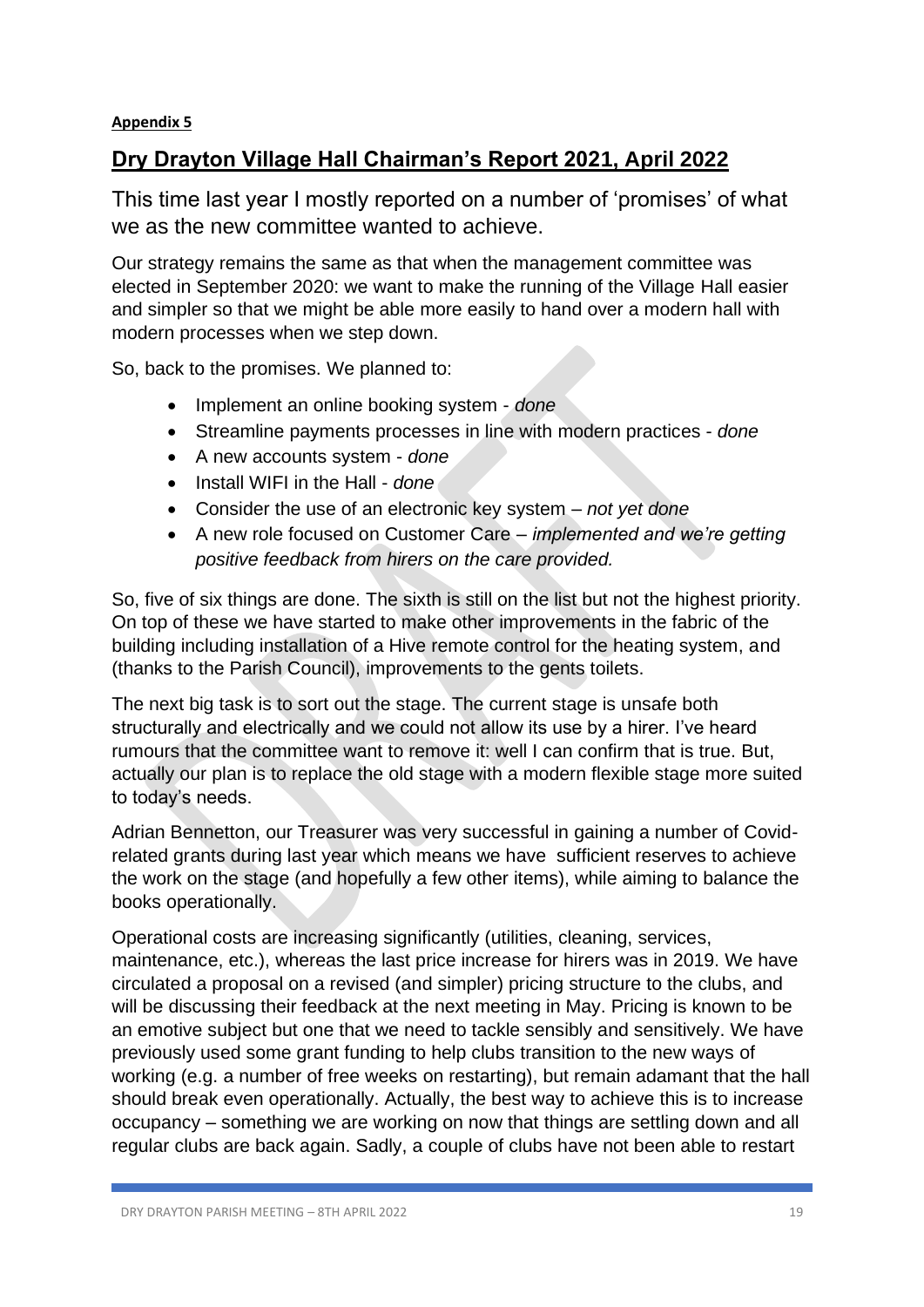due to lack of numbers, but we are pleased to report that we already have a couple of new regular dance-related clubs.

Have we got everything right – well, no. For example, we didn't apply sensitivity to a group wanting to hire the hall for a charitable event. Our new pricing structure will address this issue. We'll no doubt get other things wrong, so we need always to hear feedback from all users and potential users of the hall to ensure we minimise errors: we truly want to serve our village and community in line with our charity rules.

Finally, two things:

Firstly, my thanks to the management team: Adrian, Judith, Cinnamon, Robbie, Sue, and Daniel for all their hard work, several of whom still have full time jobs as well as fulfilling their Village Hall roles; and,

Secondly, I urge as many people as possible to come to the Village Hall AGM on Thursday 21st April to meet the committee, find out what we're planning, and discuss with us what services a modern village hall should provide. Wine (and soft drinks) and cheese will be provided!

Many thanks for your attention,

Robb

1 st April 2022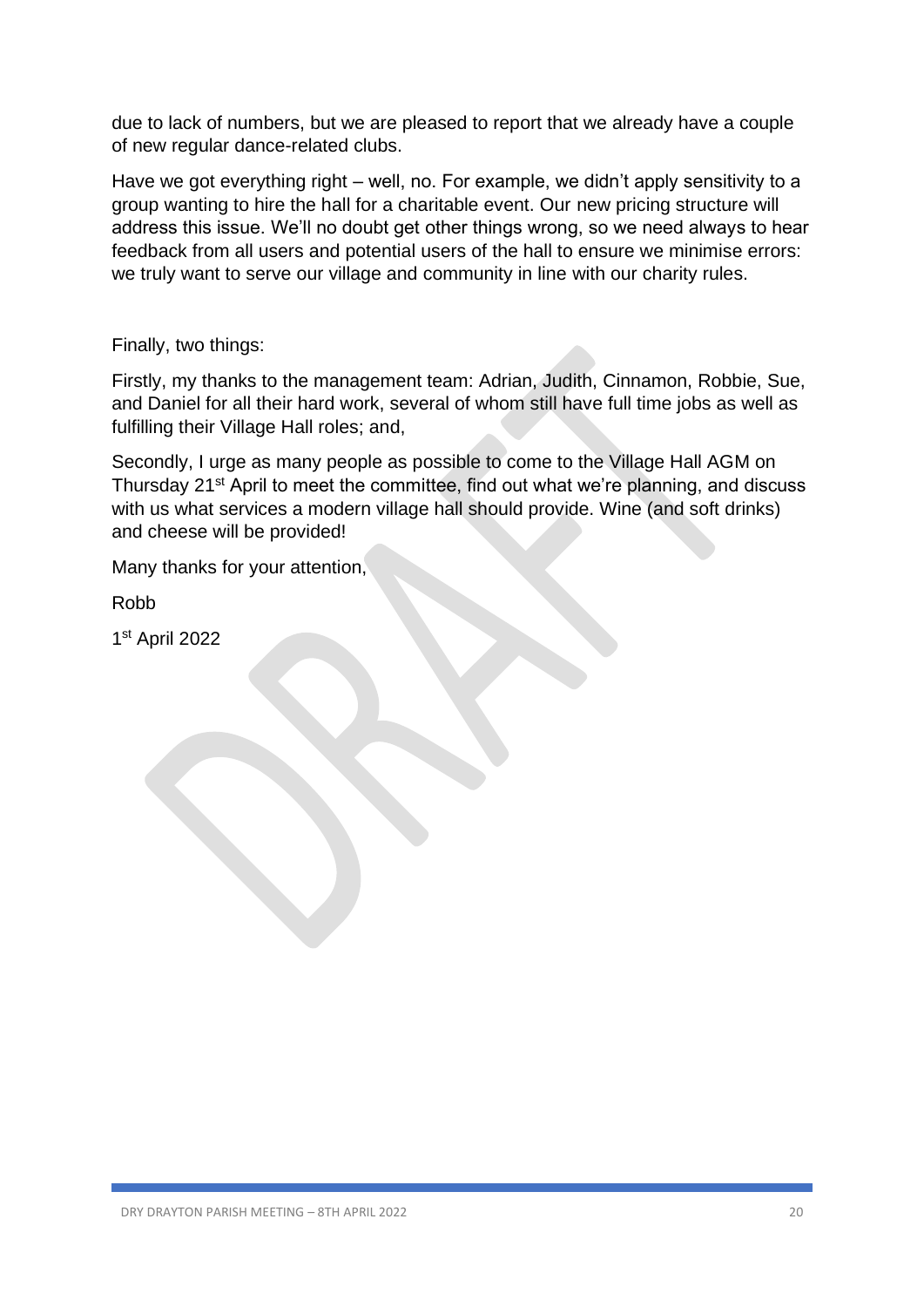# Parish Meeting April 8<sup>th</sup> 2022 Community Speedwatch Report

DDPC's MVAS has been operating since December on two streetlamp posts at Oakington Road. Moved side-to-side each month. Battery exchanges every ten days are somewhat onerous. Thanks to Graham, Rebecca, Stephen and Sean for assistance.

Observe many vehicles slowing down, thank you. Though others simply ignore and accelerate through. Typical traffic through the village is 3,500 vehicles per day (counting both ways) of which 10% or more will be speeding, some at 50 mph or more.

This is less than the 5,200 per day forecast by Highways England prior to A14 redevelopment. Commuter behaviour has changed due to covid and increased WFH.

Just heard from County Highways we can start using the old black VAS posts at Scotland Farm and Scotland Road mini-roundabout. Plan to have the MVAS on each side of the road at Scotland Farm for next two months and will notify results to Police in hope of enforcement, and to Highways in support of traffic calming measures. Thereafter, suggest DDPC seeks two volunteers at Scotland Farm to help operate the MVAS when it's there, and consider purchase of a second unit for that location.

We're also awaiting two bespoke posts on Scotland Road and Oakington Road / Hill View to be installed by County Highways, but this has not progressed despite us chasing our PFHI application submitted last November. Please escalate through Council channels.

We also operate the Cambridgeshire Police Community Speedwatch when three of us stand at the roadside for an hour with a vehicle-activated sign and take note of vehicles exceeding the speed limit. We report these offenders to the Police who write to the vehicle's owner. Unfortunately, there are only a handful of volunteers for this activity so we're only able to assemble a team once a month or so. A few new volunteers would be most welcome.

The road through DD serves as Cambridge's western ringroad, being the main route for traffic to get to and from Bar Hill, Oakington etc. to the A428 at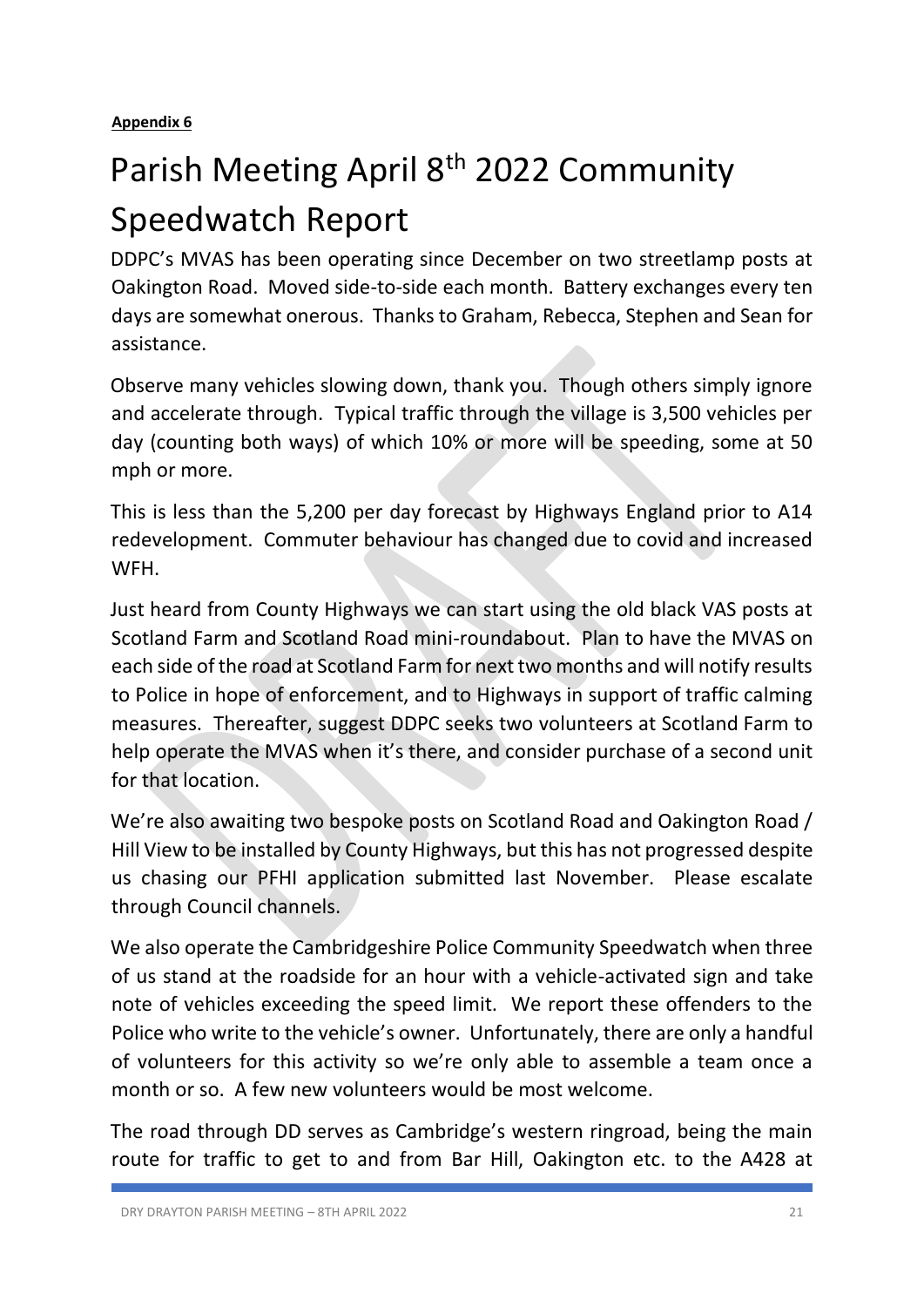Hardwick and places to the south and west. Traffic volumes will surely increase as Northstowe and Cambourne/Bourn Airfield etc. develop, plus potential P&R at Scotland Farm. Meanwhile the road is in a very poor state with flooding (which has been dealt with to some degree), destroyed traffic calming posts still unrepaired, numerous potholes due to subsidence and footpaths right against the road in a most dangerous state for pedestrians. Surely the road through DD is deserving of better maintenance and more speed calming measures given all the traffic and HGVs using it!

In closing, we understand that the B road through Hilton has been closed to HGVs. This can only increase the HGV traffic through DD, using our C road! Therefore, it appears obvious that a similar HGV ban should be applied here!

Chris Turner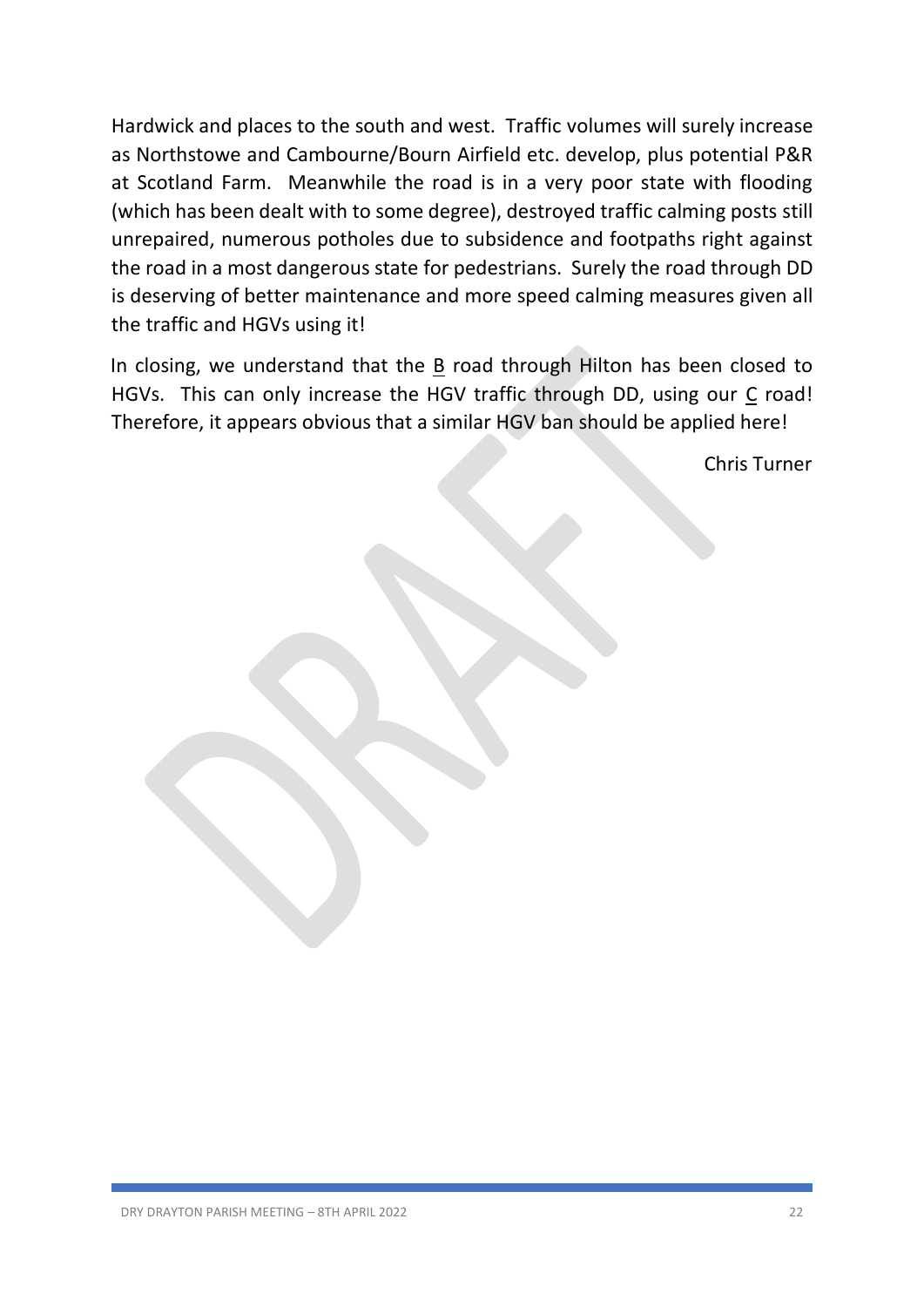The S & VA purpose is to support both the village and our small and well-loved village school, organising events to promote social interactions between school parents and village residents. This is such an important objective, with this combination being one of the things that has made the village such a lively and unified community over the years.

The marquee team was able to be active once more, successfully erecting marquees for various organisations around Cambridge over the summer. Let us hope that this will be a more normal year, giving us the opportunity of erecting even more marquees, as this is a major source of revenue.

As we reported last year, with the uncertainty of the pandemic and the necessary restrictions a traditional Feast Weak was not going to be feasible but we felt it was important to facilitate events where we could come together as a community once more, successfully curating opportunities over the summer, hence our Feast Summer.

We opened in June with Walking the Parish Bounds, followed a few days later by St Catharine's College Girls' Choir performing in the Church. Moving on to July there was an open day at Edwards Woodland on Saturday 24<sup>th</sup> with tours during the day, followed in the evening with PIMMS in the marquee, on the school field.

We held a Film Night on the Saturday of the August bank holiday weekend, with a choice of film being offered of Paddington 2 or The Princess Bride, with the former securing the village vote to be shown.

The summer season concluded with the Fun run taking place on 11<sup>th</sup> September, which worked extremely well, with a BBQ held afterwards also on the school field.

Similarly, to almost any other organisation finances are a key consideration and thankfully our strong position has allowed us to continue to support the school, helping this year with new, much needed upgraded technology for the children to use on a day-to-day basis, this alongside our longstanding commitment to the accelerated reading scheme and for the provision of library books.

We welcome new villagers to join us at any event during the year and if anyone has ideas for new events, please contact a committee member. This moment cannot pass without mentioning the need for marquee team members, who erect and take down the marquees around Cambridge during the summer, many hands make light work and what we can promise is fun and a recuperative drink afterwards.

We will be holding a celebration of the Queen's Platinum Jubilee on Sunday 5<sup>th</sup> June, this will be on the school field, please watch the newsletter for more information.

Finally, our grateful thanks go, not only to all of those who helped to arrange and stage the events or form part of the marquee team but to everyone who came to join in and support the events over the year.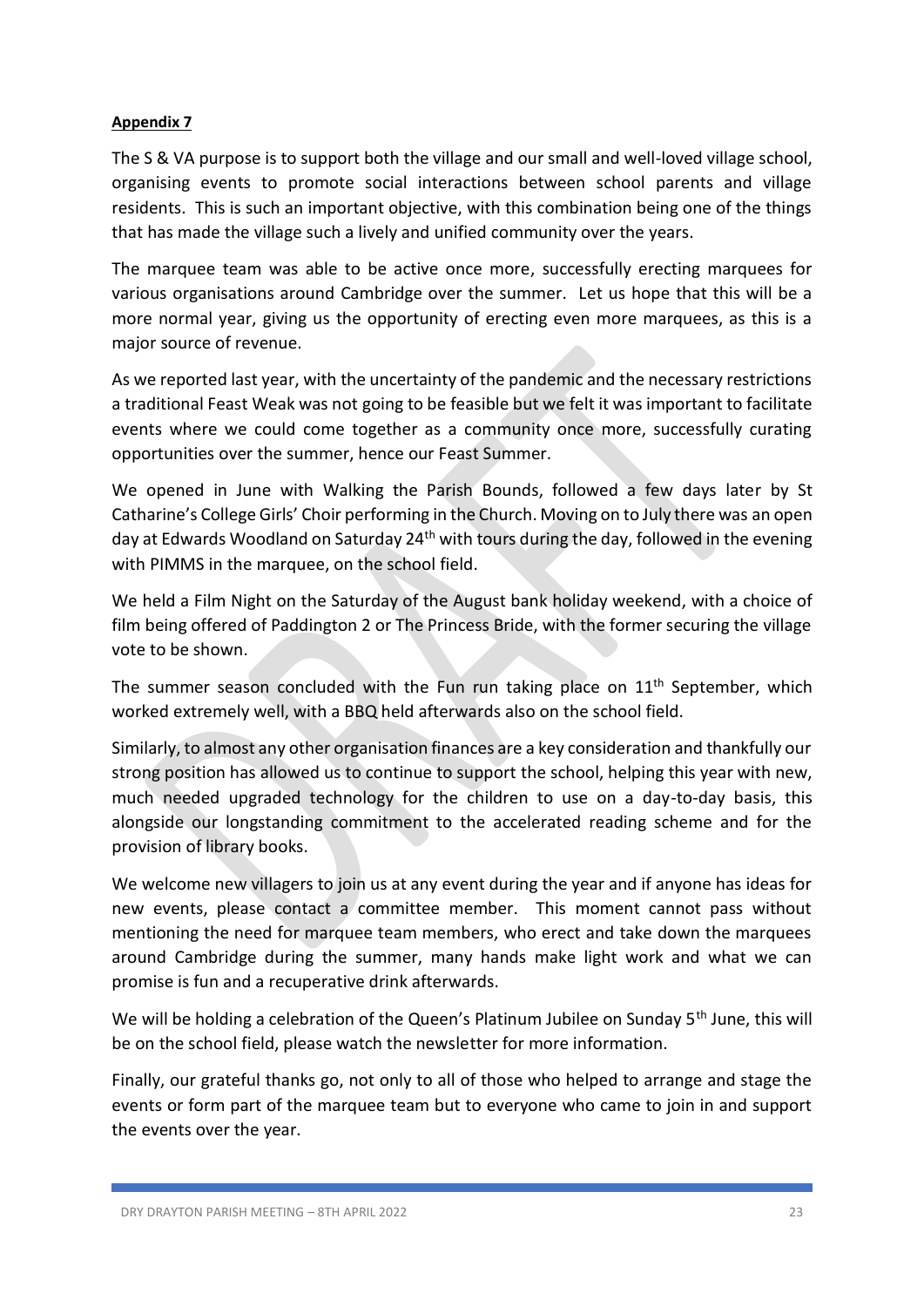Our thanks to the entire production team involved in the newsletter who keep the village so well informed from month to month.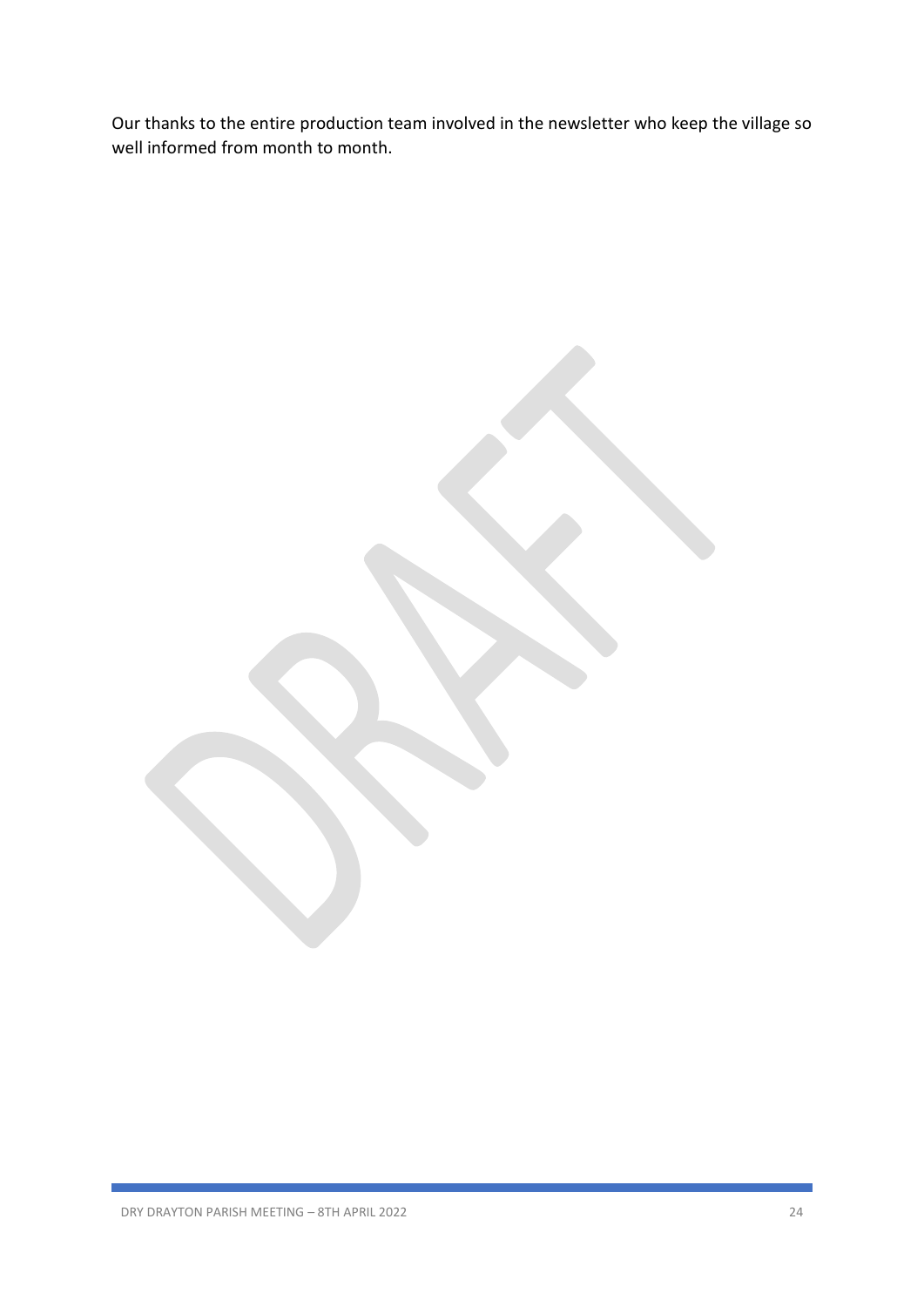www.DryDrayton.net, now in its 21st year, is an independent non-commercial community website for the village. The site is updated most days and receives around 33,000 visits per year. The site has free web space for all Dry Drayton organisations, although most have yet to take this up. During the last two years the site has included information on the pandemic and related facilities at village and local authority level. This year information on local footpaths has continued to be popular. Material on local and family history, including a photo archive, has been expanded (1057 visits). The website carries the latest Dry Drayton Newsletter and past issues, giving its advertisers additional free online exposure. Users can sign up for a free village e-mail news service, used mainly to circulate items which crop up between issues of the Village Newsletter. There have been 31 such circulations in the last year to a mailing list of around 200. Information and content for the site is always welcome, likewise feedback. [webmaster@drydrayton.net](javascript:void(0);)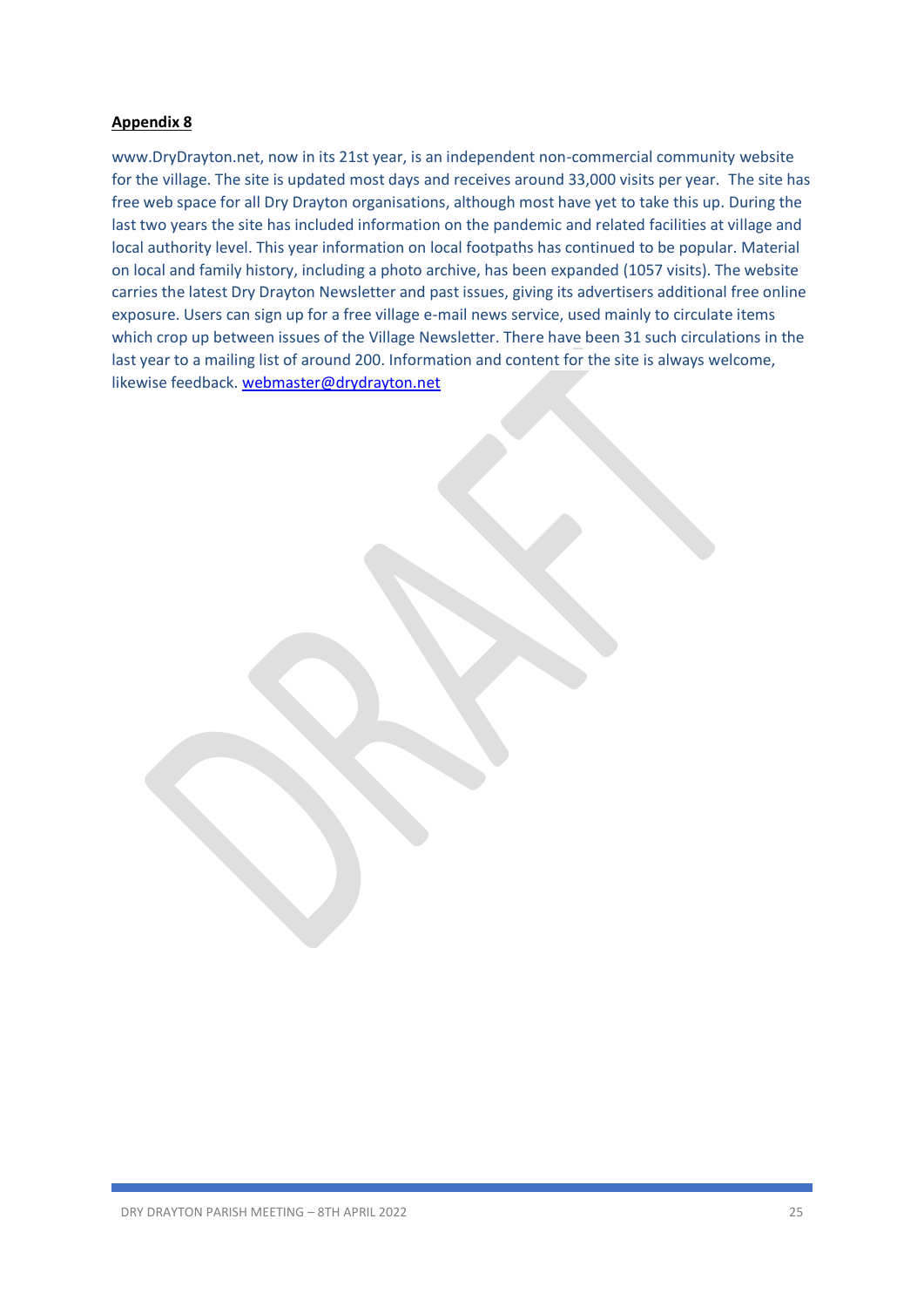## ALLOTMENT REPORT 2021/2022

I am pleased to report that all the allotments are being worked and we have a waiting list. Most of the allotments are tidy but there are always one or two late starters each year.

We are still having great problems with deer trampling over and eating crops, but most plot holders are now covering their crops and hoping there will not be quite so much damage.

Last summer was difficult owing to the weather and blight.

The site is clean and tidy and thanks are due to Les Waters and other plot holders who keep the entrance and paths neatly mown.

A late start again this year, owing to the weather, but we are looking forward to warmer days and bumper crops. Rhubarb is prolific and has come on early this year. The "rhubarb fairy" can be seen distributing it to village friends and neighbours!

Graham Carter

7 th April 2022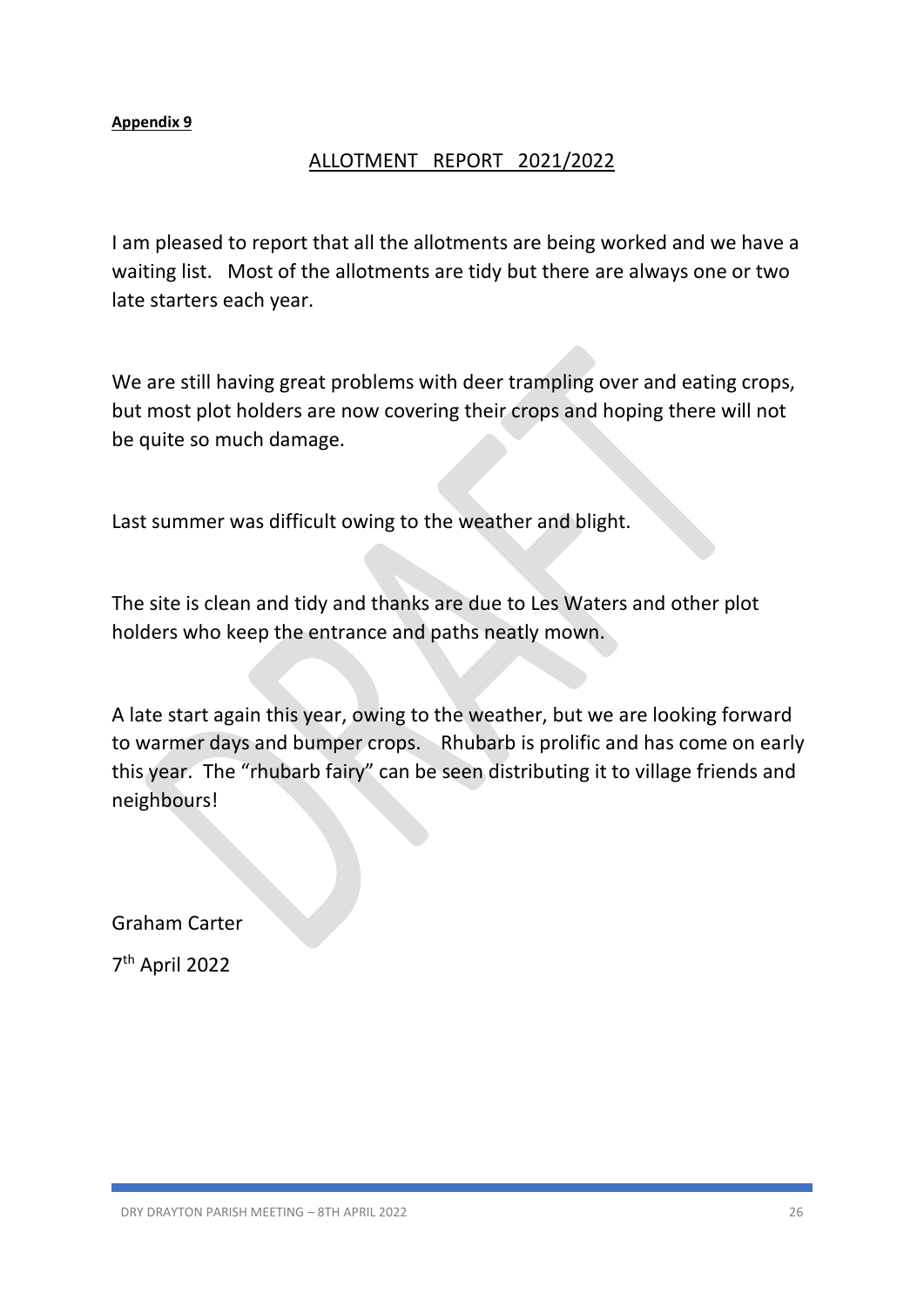#### **Townlands Trust Report to the Dry Drayton Annual Parish Meeting on Friday 8th April**

The Edwards Woodland continues to provide a major benefit to the village. Although the purchase of the wood from the Edward's estate was completed in 2020, a formal open day could not be held until July this year. The wood has been in constant use by ramblers, runners and dog walkers throughout lockdown and up to today. Recent working parties have attracted good numbers of volunteers from the 31 who signed up at the open day. The trustees have not been idle during this time and a Habitat and Biodiversity Management Plan has been drawn up. Wildlife survey work which started in 2020 has been built upon informal surveys from much earlier. The community has been invited to be part of this and surveys will now be a future feature with the aim to provide a broader understanding of how any practical management work might affect the resident wildlife, as well as to record the spontaneous arrival or discovery of new species. Working parties have finished for time being but will resume in the autumn. In the interim, there will be the opportunities to join a guided summer walk if people are interested.

Work to date has included a plant survey that identified 42 species of trees and shrubs, insect surveys in which over 300 species were recorded including 21 species of butterfly (approximately one third of the entire British list). During the last year, 32 species of bird either within the wood or flying over it, 15 species of mammal including 7 bat species, probably non-resident, have also been reported. Look out for further opportunities to be part of surveys or to join working parties in the autumn and simply take the opportunity to follow the path from Park Lane across the fields towards Madingley and wander around your 14 acres of young woodland planted by Bob Edwards and family.

The current trustees would like to acknowledge with gratitude the work of all earlier trustees and in particular to recognise Les Waters and Howard Russell (immediate past chair) without whom the opportunity to hold and develop this village asset in perpetuity might not have been possible.

#### David Wyatt

Chair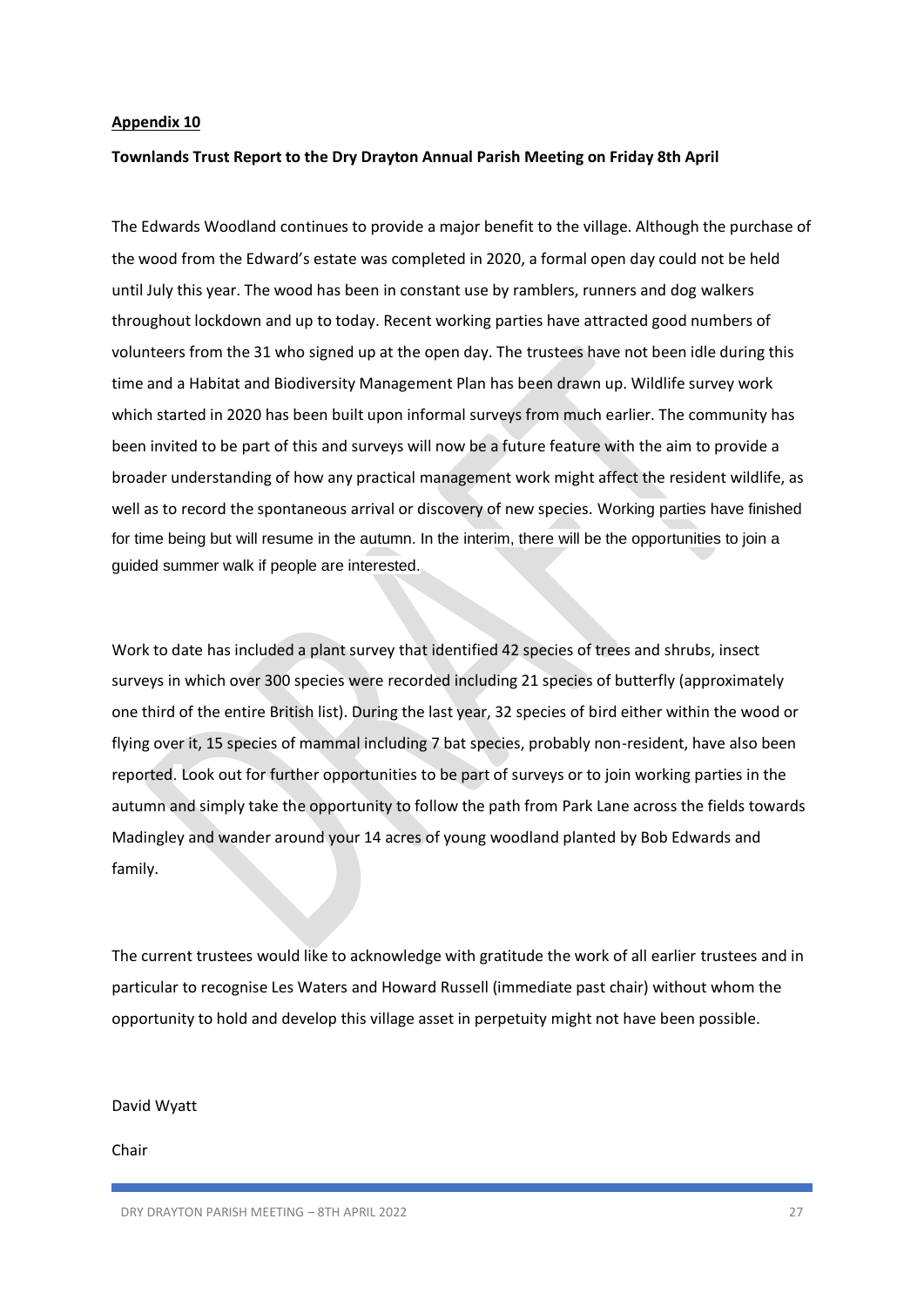#### **Church Report to the Dry Drayton Annual Parish Meeting on Friday 8th April**

The church year in common with everyone else's in the village was dominated by lockdown. Throughout the year electronic 'Worship on Zoom' and 'Worship at Home' material was distributed and the church building, following a meticulous covid-free protocol of cleaning and chair substitution, was open for private prayer on Wednesdays and Sundays until services were resumed in person. This required frequent revisions to risk assessments as advice changed however the requirement for all to 'book into services' finally ended in May. The church building has been open every day since then.

Other meetings at the church or in the churchyard during the year although unplanned felt like minievents. Chance encounters with friends, old and new, have reminded us of speaking and laughing together in less restricted times and encouraged us to keep going. There was no restoration work carried out on the church building during the year. Frequent comments were received about how well the churchyard looked during the year although there was the usual confusion about the rewilding project in a portion of the churchyard that has been a ten-year long project to try to encourage reintroduction of meadow flowers and improve biodiversity. This area will be augmented in the coming year through the provision of the two new benches agreed through the Parish Council. Thank you.

During the year other church-based events were restricted. There were two concerts presented by choirs of St Catharine's College, Cambridge. The first of these was performed by the Girls' Choir on St Peter's Day (June 29<sup>th</sup>) incorporated into the School &Village Association Summer Festival and the second on December 4th by the regular College Choir. In between the church hosted the Little Owls' Christmas Fair which was amazingly well attended. More recently, the church hosted a Sunday afternoon Tea and Cake Fundraiser for Ukraine as a result of which the community sent £1350 to the DEC appeal.

On the ministry front, the congregation (and school) said farewell to Canon Alison Myers as she left to take on her new role as Warden of Launde Abbey. She had served us for 12 years, the last four years also as Team Rector for the Lordsbridge Team. Canon Sue Wyatt has been appointed as Interim Lead Minister at Dry Drayton during the inter-regnum aided by Rev<sup>d</sup> Lynda Taylor. In December, Rev<sup>d</sup> Paul Garnell completed his curacy and left the team. 'Reverend Paul' is particularly missed for his work with our school. Whole school Zoom Assemblies were a feature of lockdown and Paul, as soon as it was permissible, was back in the school, leading assemblies and providing a pastoral presence. Steve Gardener and Sue Wyatt remain as Foundation Governors, Steve being one of the co-chairs of the governing body. The school's Annual Leaver's Service, Harvest Thanksgiving and Christingle Service were held in the church although only a small number of parents/carers and no-one from the wider DD community was able to attend. Hopefully the option to attend such services in the future can be extended more widely.

In a recent Village Newsletter, Sue reminded us that St Peter and St Paul's is there for the whole Dry Drayton community, for everyone in the parish, both for special occasions and also as a quiet space for peace and reflection.

David Wyatt

Churchwarden